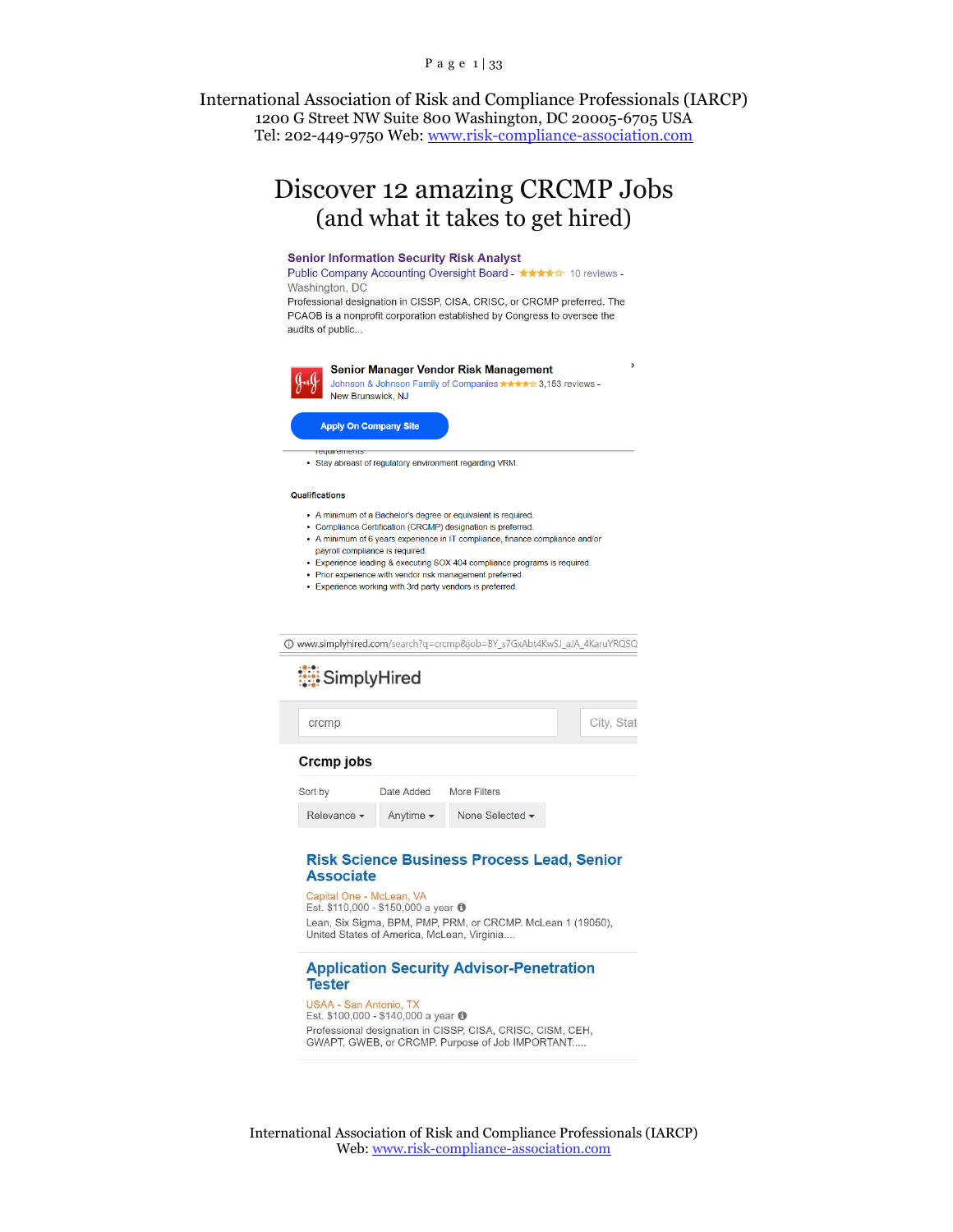Title: Senior Manager, Vendor Risk Management.

Organization: *Johnson & Johnson Family of Companies.*

Location: New Brunswick, NJ.

Johnson & Johnson is recruiting for a Senior Manager Vendor Risk Management to be based in New Brunswick, NJ, Tampa, FL, or within proximity of a J&J site in Europe, Middle East, or Africa.

Caring for the world, one person at a time, inspires and unites the people of Johnson & Johnson. We embrace research and science – bringing innovative ideas, products and services to advance the health and well-being of people. Employees of the Johnson & Johnson Family of Companies work with partners in health care to touch the lives of over a billion people every day, throughout the world.

We have more than 275 operating companies in more than 60 countries, with more than 128,700 employees. Our worldwide headquarters is located in New Brunswick, New Jersey, USA.

Johnson & Johnson Global Services, the global shared services organization supporting the businesses of Johnson & Johnson, performs select functional work in a consistent manner across regions and sectors using simplified, standardized end-to-end processes and state-ofthe-art technology. The vision of Johnson & Johnson Global Services is "to be trusted business partners who deliver increasing value by creating and sustaining globally standard world-class services that enable the power of Johnson & Johnson."

There are more than 2,000 employees in Human Resources, Finance and Procurement who work for Johnson & Johnson Global Services in key service centers located in Manila, Suzhou, Prague, Bogota and Tampa, as well as in local country-based hubs.

The Senior Manager, Vendor Risk Management (VRM) is responsible for supporting the activities related to vendor risk management of Payroll Providers globally. The goal being to ensure business owners consider, understand, and monitor their respective vendor's organizational strategic fit, risk management controls, current financial conditions and potential changes, as well as, ensure adherence to contractual requirements, delivery of agreed upon performance levels, compliance with regulatory requirements. The Vendor Risk Manager must also identify and communicate to business the associated risks of vendor provided processes, controls and services in support of critical operations.

## Job Responsibilities:

- Support the VRM Compliance Framework to effectively manage vendor risk in accordance with internal policy and regulatory requirements, ensure strong oversight of all risks for Payroll Vendor's hosted externally and provide visibility of existing and emerging risks.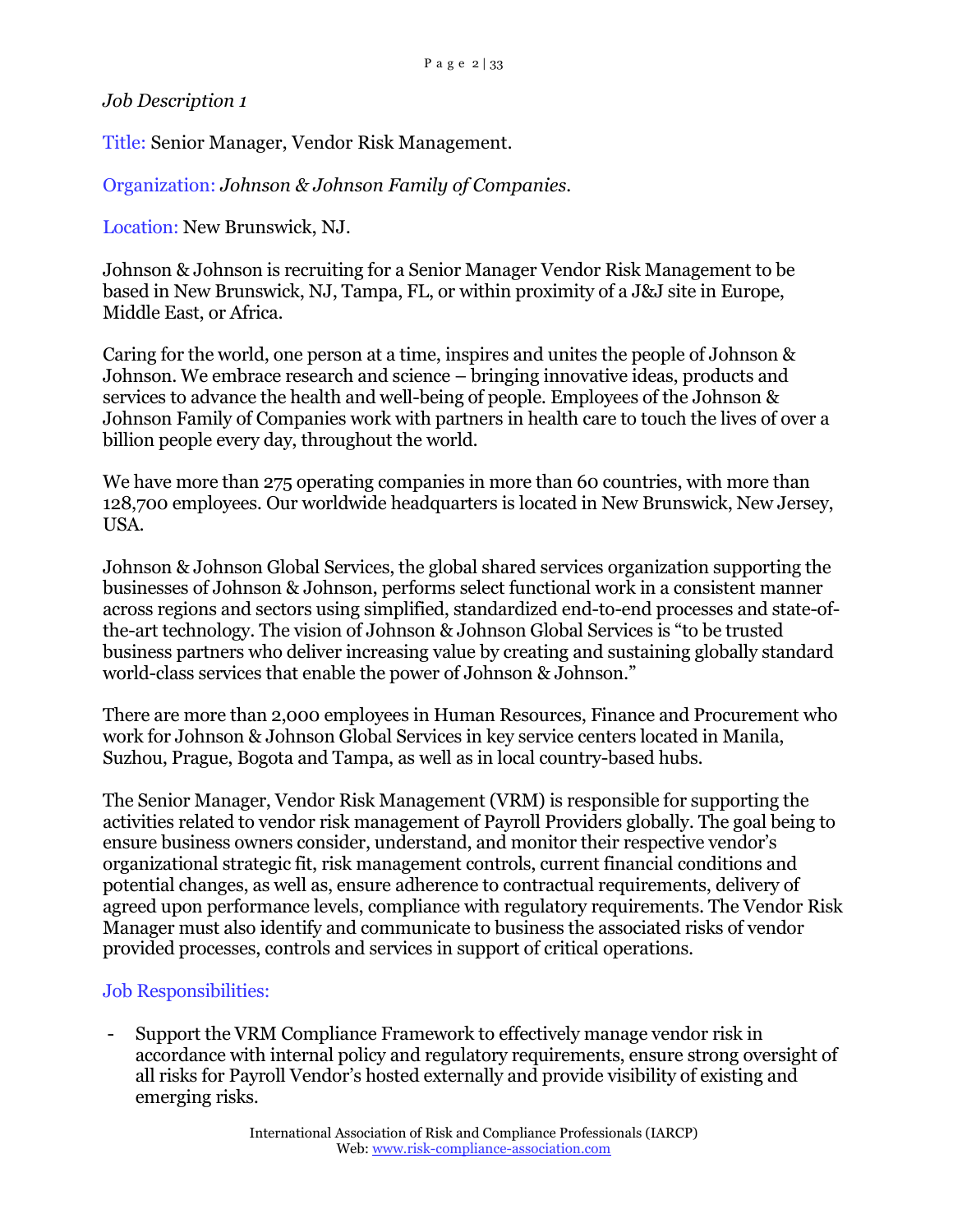- Identify, categorize and evaluate "Core Processes" and "Non-core Processes", using a "Risk-Based Standard", for potential or current service providers; delivering to the Payroll Leadership a risk-based ranking of business-critical processes and/or services which are provided and/or delivered by an independent third party.
- Based upon Risk Classification, complete analysis of risk factors for Payroll Vendors (including any subcontractors with access to customer information) and ensure the respective business owners are monitoring, reviewing, and mitigating risk associated with service providers using the following risk factors: Regulatory Compliance, Legal, Transactional, Financial Stability, Market Reputation, Operational, Business Continuity/Disaster Recovery, and Information Security.
- Lead and complete risk analysis for onsite assessments, with the assistance of the business, ensuring consistent execution.
- Working with the appropriate business users, ensure that for any identified risk that require mitigating action, including vendor disengagement, a plan is developed and executed that indicates the process and/or service involved, the outgoing vendor, the replacement vendor, the anticipated timeline, measurable milestones, expected completion date and the plan for contingencies should an orderly transition not occur.
- Monitor compliance with VRM Policy and General Procedures in dealings with vendors for the supply of services to Johnson & Johnson.
- Maintain established relationships with the Business and applicable stakeholders to ensure proper execution and compliance with VRM policies and procedures.
- Act as a subject matter expert to assist the business in identifying and mitigating risks on their vendor relationships.
- Assist in the reporting of vendor risk management activities.
- Ensure all vendor relationships are documented in the VRM system and all contracts related to vendors that provide outsourced services are uploaded in the system.
- Promote and deliver continuous training and awareness to Business partners on vendor risk.
- Liaison with internal and external auditors, as well as, J&J IT compliance to oversee audit activities, inquires, segregation of duty tasks and 3rd Party Vendor compliance requirements.

# **Qualifications**

- A minimum of a Bachelor's degree or equivalent is required.
- Compliance Certification (CRCMP) designation is preferred.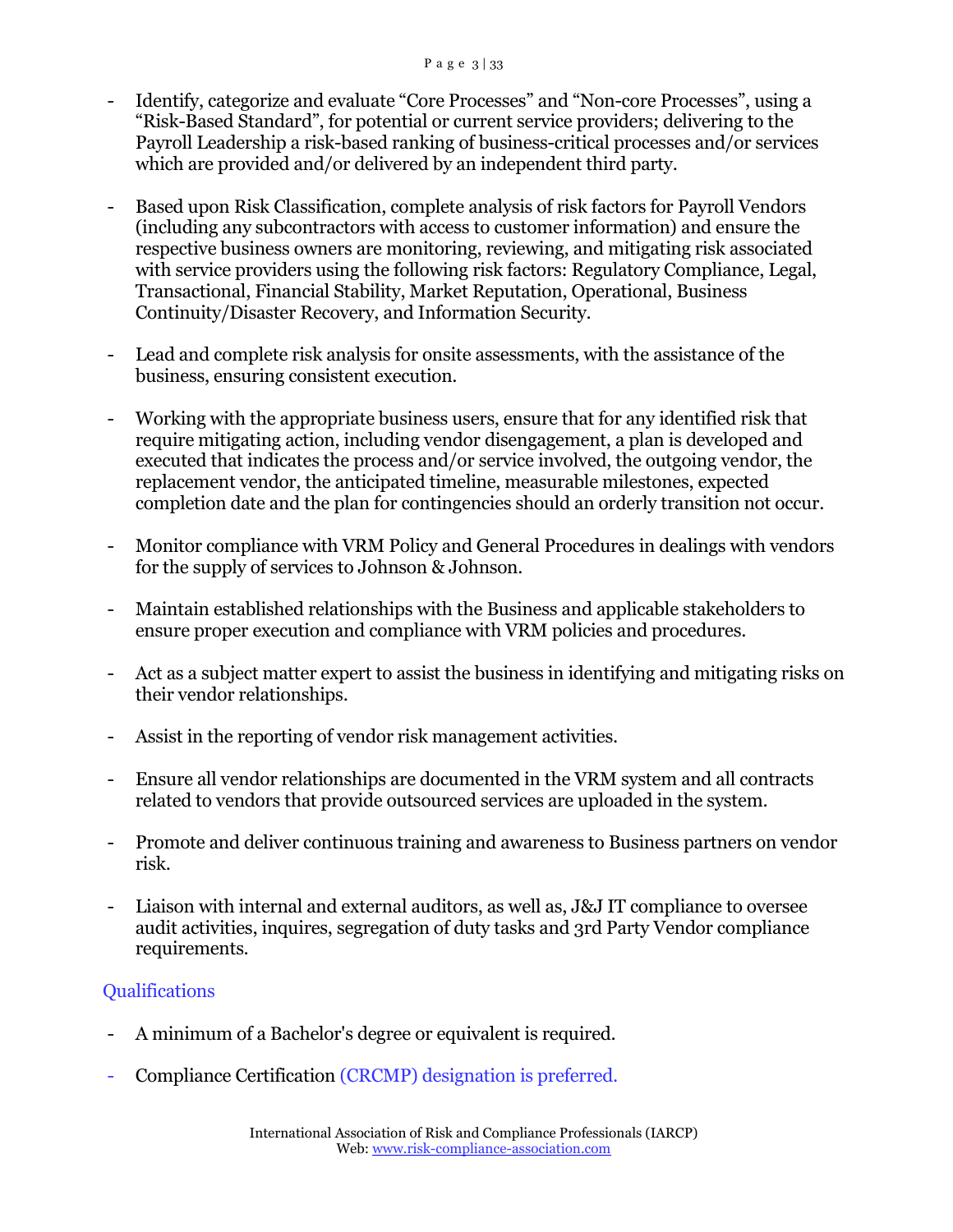- A minimum of 6 years experience in IT compliance, finance compliance and/or payroll compliance is required.
- Experience leading & executing SOX 404 compliance programs is required.
- Prior experience with vendor risk management preferred.
- Experience working with 3rd party vendors is preferred.
- Global experience and the ability to excel in a team environment using conflict resolution; problem solving, strong leadership, modeling and facilitation skills is required.
- Experience within a large multinational company is preferred.
- Proven ability to collaborate with other departments, building relationships and gaining commitment and resources for payroll-led initiatives required.
- Strong ability to think critically and make effective decisions in high-pressure environment required.
- Ability to interact with employees at all levels and possess excellent business writing and verbal communication skills required.
- A sense of urgency in solving audit inquiries and requests to ensure timely resolution and an ability to work effectively under pressure required.
- Comfortable handling ambiguity and fluid situations, demonstrating a pragmatic approach required.
- Strong interpersonal skills and the ability to interact skillfully and confidently with internal stakeholders and colleagues to develop ideas, identify opportunities, and influence outcomes required.
- Attention to detail required.
- Strong ability to lead, manage, mentor, and delegate as appropriate by disseminating knowledge and techniques required.
- Experience with various Payroll applications globally is preferred.
- This position will require up to 25% domestic and/or international travel.
- This position can be located in New Brunswick, NJ, Tampa, FL, or within proximity of a J&J site in Europe, Middle East, or Africa.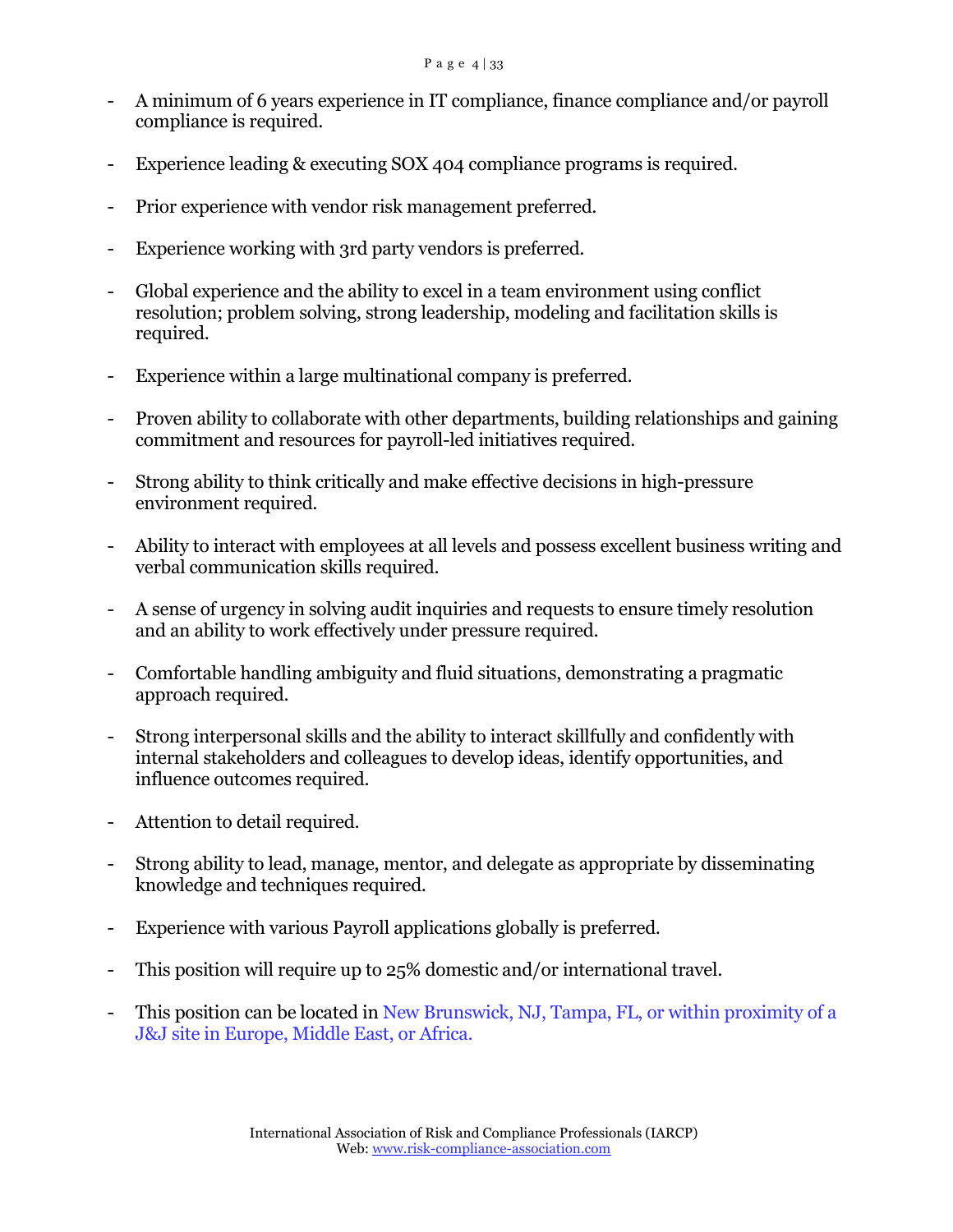Title: Head of Governance, Risk & Compliance Office.

Organization: *SAP.*

SAP is the global market leader for business software and thus contributes a considerable part of the world's economic power grid.

At SAP you get your chance to put your ideas into action with maximum impact.

Providehigh quality services to the business which enable that risks are properly managed, security measures are established and SOX compliance is secured.

Increasethe addedbusiness valueof governance, risk, and compliance processes at SAP through high-qualitybusiness services, without compromisingontransparency and compliance.

Implement global risk and security management and SOX strategies, and develop regional procedures to ensure business integration.

Continuously work on improving the risk and security management practice and SOX compliance at SAP as part of the Global GRC management team.

Maintaininformationandcommunicationflows to regional executive management on GRC relatedtopics.

Build and maintain strong partnerships with key internal decision makers, and with external risk and security management and SOX practitioners.

Liaison with other regions and information sharing.

Be a trusted advisor to regional management and employees on GRC matters.

Manage a regional GRC function by integrating corporate risk and security management, and SOXrequirements.

Develop and coach risk and security and SOX personnel, and manage performance in line with SAP's leadership competencies.

Continue improving proactive Risk Management with significant contribution towards generating consistent business value.

Establish a strong executive engagement model with the APJ senior management team.

Minimum 10 years of relevant experience including project management, business operations,and/or riskmanagement.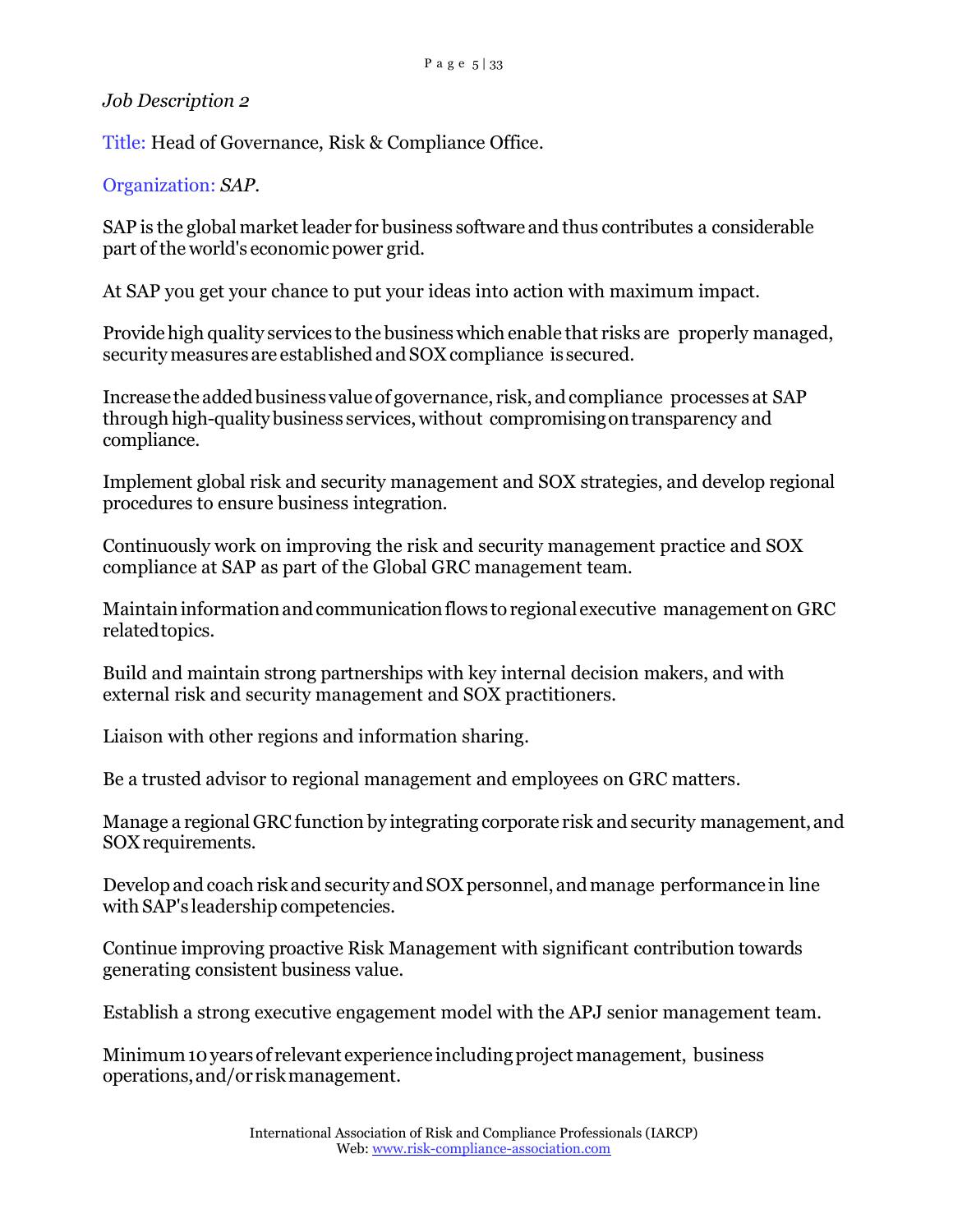Long term SAP implementation project or comparable consulting or GCO experience.

Prior assignment(s) in various lines of business at SAP is a plus.

Prior experience in risk-management related activities.

MBAor Master's degree in BusinessAdministration,Accounting, Finance, IT, Computer Science.

Preferred to have any of: CRCMP, FRM, CA/CPA, CIA, CISA, CRISC, or PMP certifications

Drive and focus on results in a complexenvironment(cross businessunits, cross countries) Sustained high performer with proven business acumen.

Solid experience in risk, security management and SOX compliance, and a deep understanding of the associated processes, methods, and tools.

Agood understanding of how risk management, security and SOX compliance is applied in the various business areas and processes.

Fluent written and spoken English is a requirement, Asian working experience an advantage.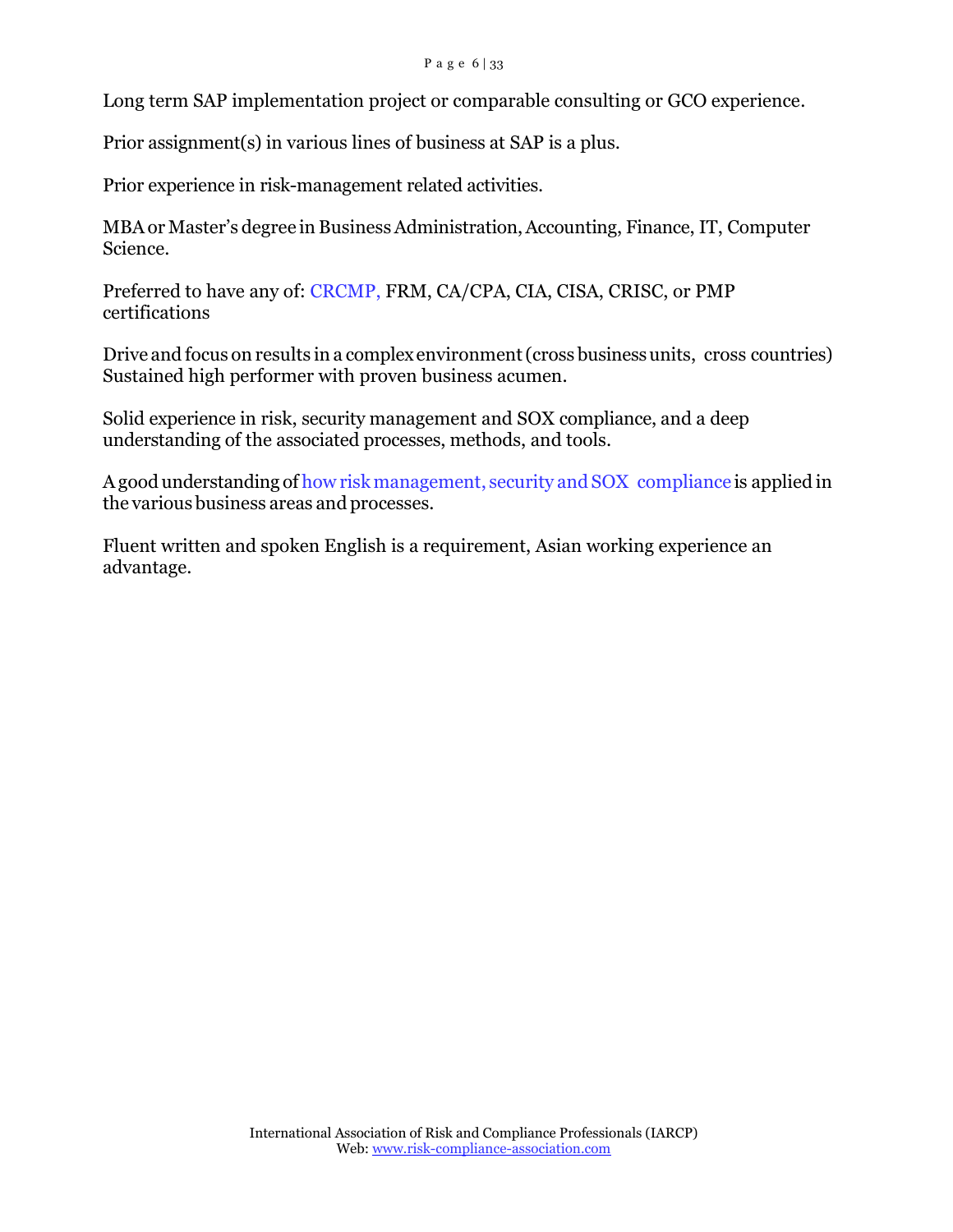Title: Senior Audit Manager-Consumer Compliance.

Organization: *American Express.*

Location: New York.

Execute audits related to the compliance and regulatory functions within American Express, including key regulatory requirements (AML/BSA, USA PATRIOT ACT, FCRA, Truth in Lending, Truth in Savings, Fair Lending ECOA, UDAAP, FDCPA, SCRA, and the Credit act of 2009, etc).

Audits are integrated and consider financial, operational, compliance, and technology risks.

## The candidate will:

- Support businessmonitoring and validation activities.Participate in and lead audit meetings with regulators, and with key leaders in AXP Compliance,Technology,and Operational Risk.
- Assess the impact of control deficiencies and inherent risks, including the evaluationof compliancerequirements.
- Assist in the development of an audit plan and ensure effective and efficient execution of audits in conformance withprofessional and department standards, budgets, and timelines.
- Assist with validation of Key Milestones surrounding compliance and regulatory gaps. This includes assessment of documentationquality and sufficiency, evaluation of management's internal validation procedures, consideration of inter-dependencies, and responsiveness to findings issued by Internal Audit or regulatory comments/ MRAs.
- Effectively handle larger and more challenging workloads on successive assignments.
- Maintain internal audit competency through ongoing professional development.
- Act as a coach to assisting resources.

Seven or more years experience in Banking, Internal Audit and/or Risk Management with an emphasis onConsumerCompliance.

BA, BS, or equivalent degree in Accounting, Finance, Technology, Compliance.

Relevant Professional Certification (CBA, CCEP, CRCMP, CAMS, CISA, CIA, CPA, MBA, or equivalent).

Relevant Banking industry experience, including the management of operational or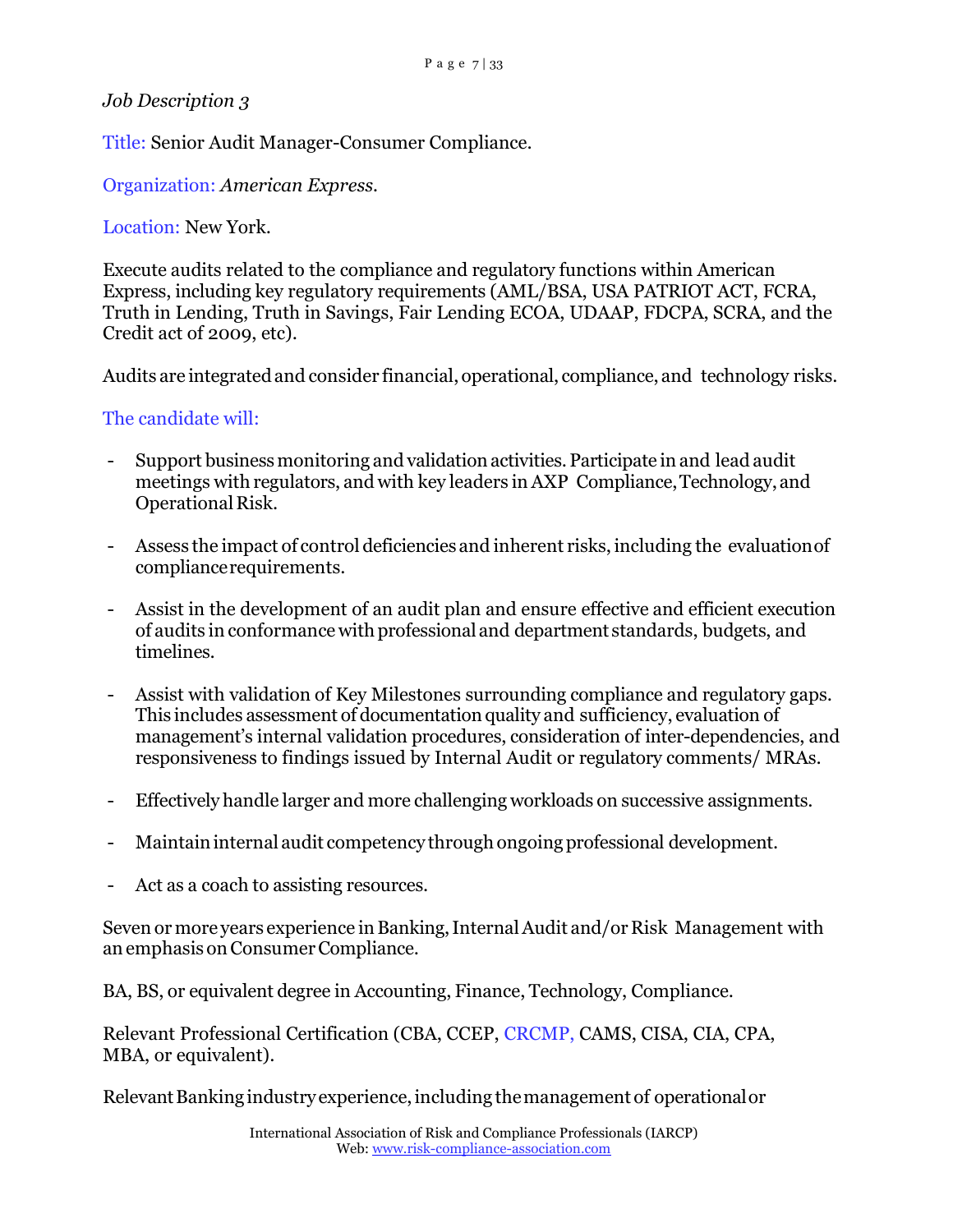compliancefunctions.

Programming knowledge. Ability to create data queries and audit retrievals.

Understanding of business technologies and its impact to control practices.

Ability to effectively integrate business, operational, technological, financial, compliance and regulatory components in audit work.

Ability to identify problems and recommend solutions to complex control, financial, technical, complianceor regulatory issues.

Strong written and verbal communication skills to deliver high quality, actionable feedback on a variety of complex issues to executive and line management on control issues and potential solutions to close control gaps.

Ability to work independently within a team construct, while supporting teamwork and achievement of team objectives.

Minimal travel may be required.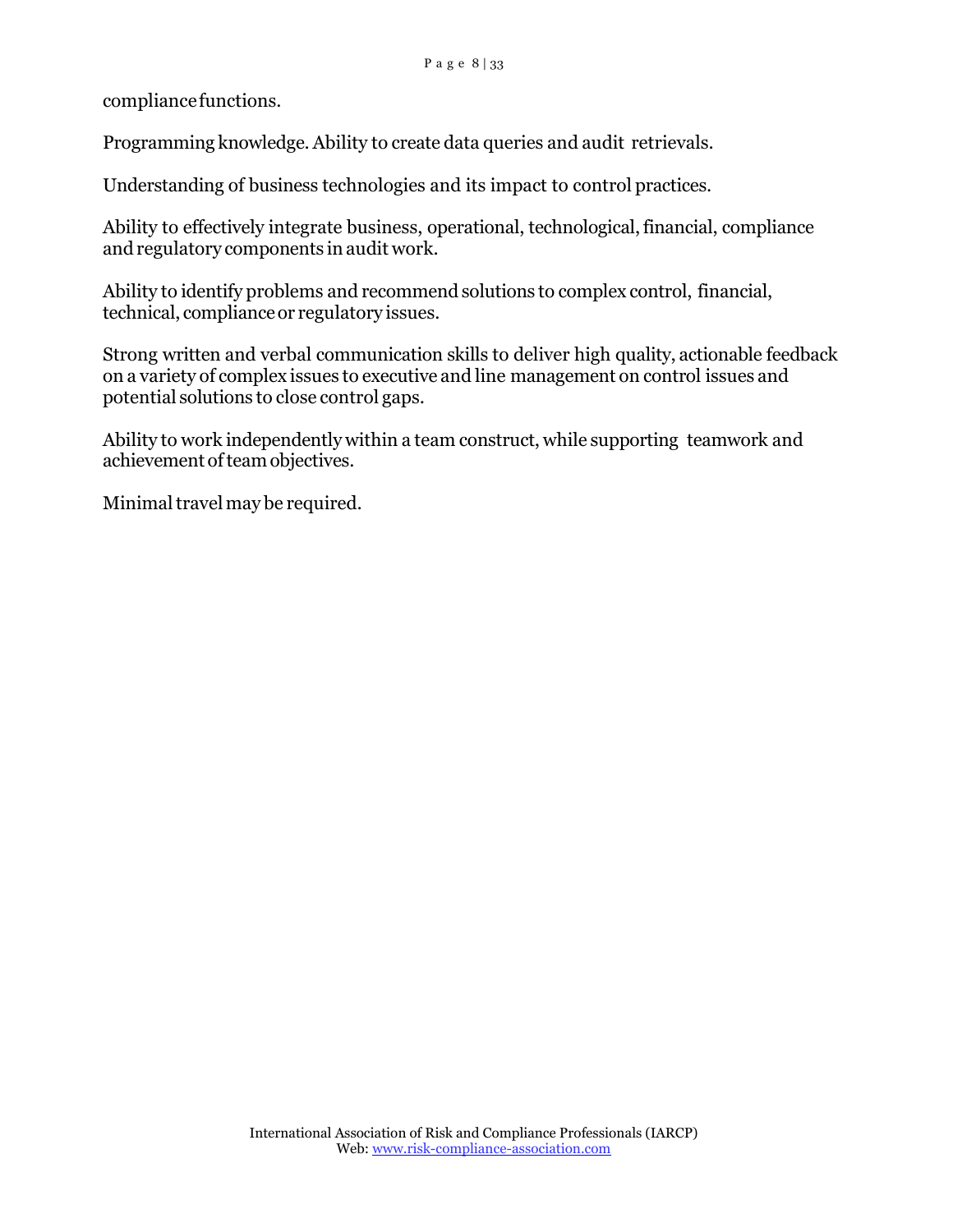Title: Security Administrator, New Graduate.

Organization: *IBM.*

Location: Canada.

The candidate will maneuver a Security Compliance landscape where daily deliverables are completed successfully, and ongoing project initiatives are kept in motion requiring interaction across several teams/departments while keeping management informed of status and potential unmitigated risk.

Successful candidates will perform the following:

- Ensure audit readiness by being familiar with Company and Customer(s) standard guidelines andsecurity self-assessmentworkbookswithaddition of monthly reporting in key areas.
- Maintain security policies, processes and tools and act as the primary focal for IBM Internal Security Compliance teams, local and global delivery teams, and management chain with respect to security issues.
- Track process handling and implementation via standardized tools/databases to ensure security compliance.
- Work with skill technicians and end-users to develop application system requirements and to determine and resolve problems throughout the related testing process by identifying potential impact andby translating business requirements into computer requirements.
- Conduct internal investigations of security breaches by leading security related audits and risk based self assessments.
- Provide recommendations to management and customers regarding security related operations.
- Mentor personnel on security requirements and associated process/policy.
- Deliver ad hoc training on new compliancy tools and act as transitional project manager during any new security tool roll out.
- Act in audit focal point role during all IT audits and liaise between internal or external auditorsandSys adminpersonnel ensuringcommunications are kept succinct and that audit etiquette is maintained and proper audit artefacts are presented for evaluation.
- Lead mitigation efforts for any possible audit defect/conditions/findings.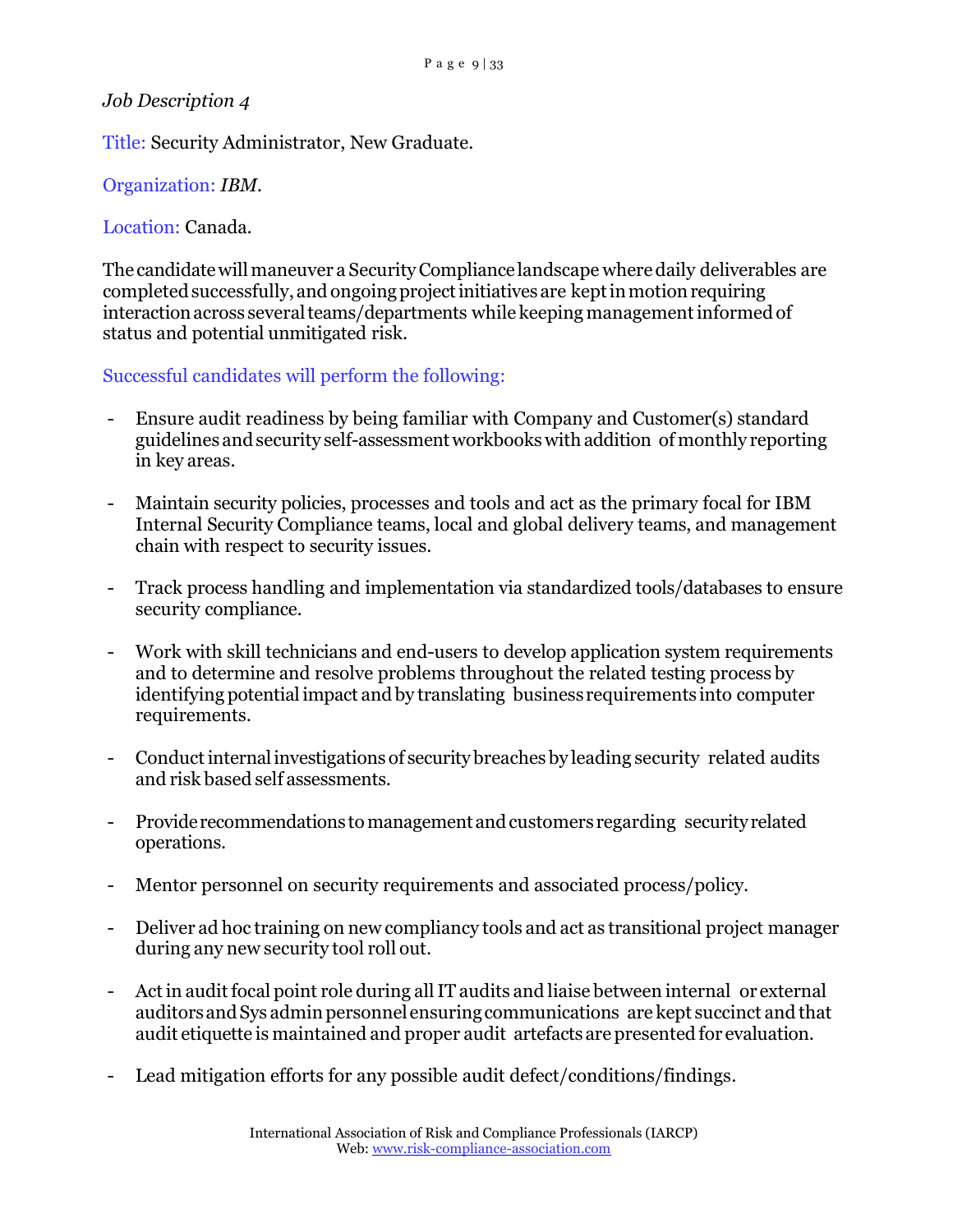Preferred Qualifications/Certifications but not a requirement:

Basic knowledge in Security InformationandEvent Management Certified in CISSP, CISA, CISM, CRCMP (IARCP), CISRCP (IARCP).

Familiarity with Unix and Windows based operating system security.

English: Fluent

IBM is committed to creating a diverse environment and is proud to be an equal opportunity employer.

All qualified applicants will receive consideration for employment without regard to race, color, religion, gender, gender identity or expression, sexual orientation, national origin, genetics, disability, age, or veteran status.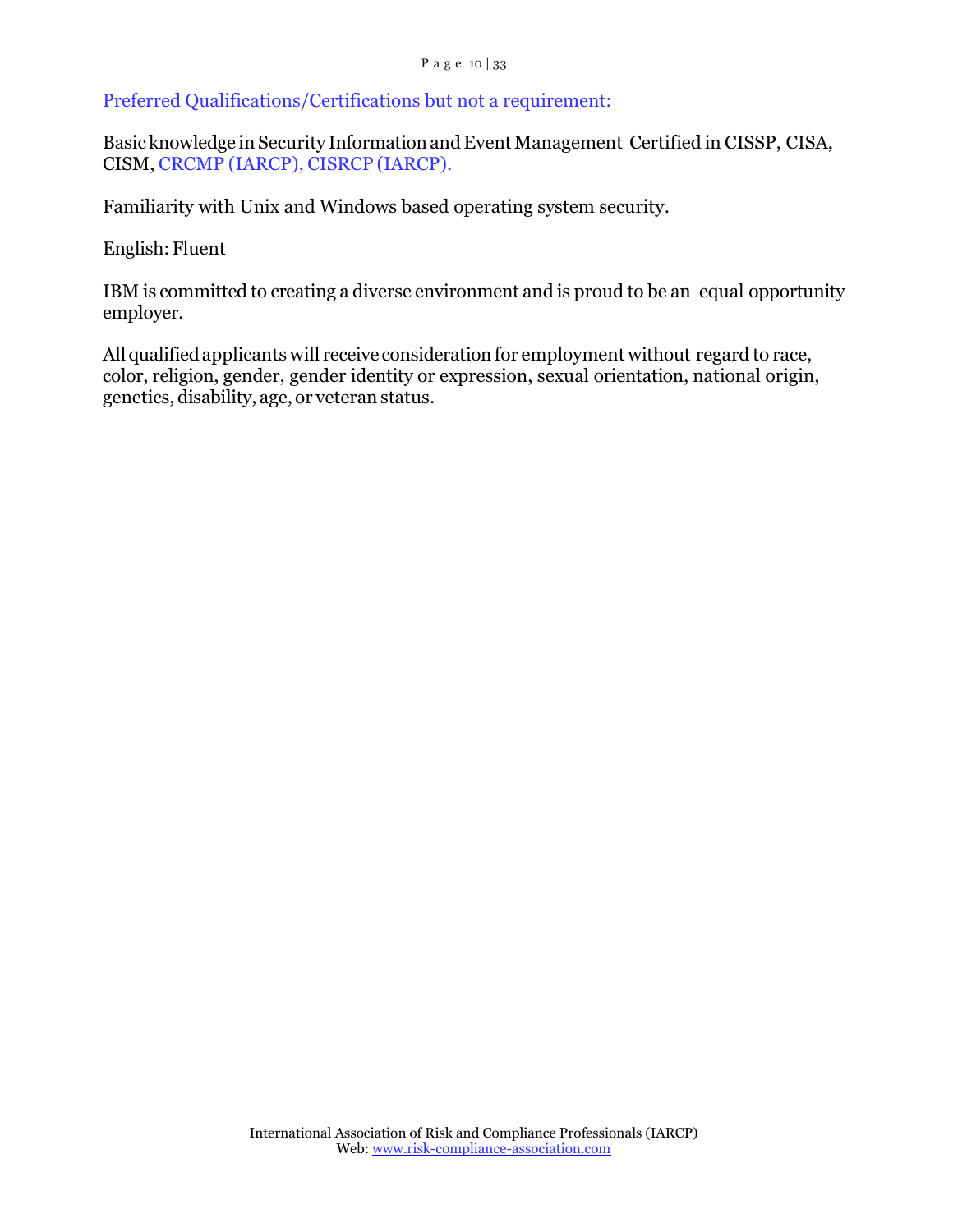Title: Lead Information Security Advisor.

Organization: *USAA.*

Location: San Antonio, TX.

Position Type: Full Time Job.

We are currently seeking talented Lead Information Security Advisor for our San Antonio, TX facility.

## Purpose of the Job

- Develops strategies and Information Security plans.
- Provides thought leadership while managing multiple large-scale initiatives.
- Collaborates with all levels of USAA management and internal partners to assess Information Security and align to support the organization goals with Enterprise goals.
- Leads Information Security risk by identifying, evaluating, assessing, designing, monitoring, administering, reporting and implementing systems, policies and processes.
- Advises various levels of senior management on Information Security risk management issues and serves as the primary resource for cross functional team members on escalated issues of a unique nature.
- Works under minimal supervision on complex and unique work assignments and recommends appropriate solutions and problem resolution.

### Job Duties

- Leads technical thought leadership to guide the strategic direction to executive management focusing on Information Security risk of USAA development projects, departmental initiatives and other special projects.
- Identifies and leads requirements and recommends system security configurations; oversees security briefings and responding to inquiries.
- Provides advanced advice and acts as an Information Security subject matter expert liaison between the company and staff agencies through formal and adhoc inquiries.
- Provides governance and leads identifying, analyzing and initiating changes in the Information Security policies, guidelines and standards including advising company and staff agencies in support of developing and managing the Information Security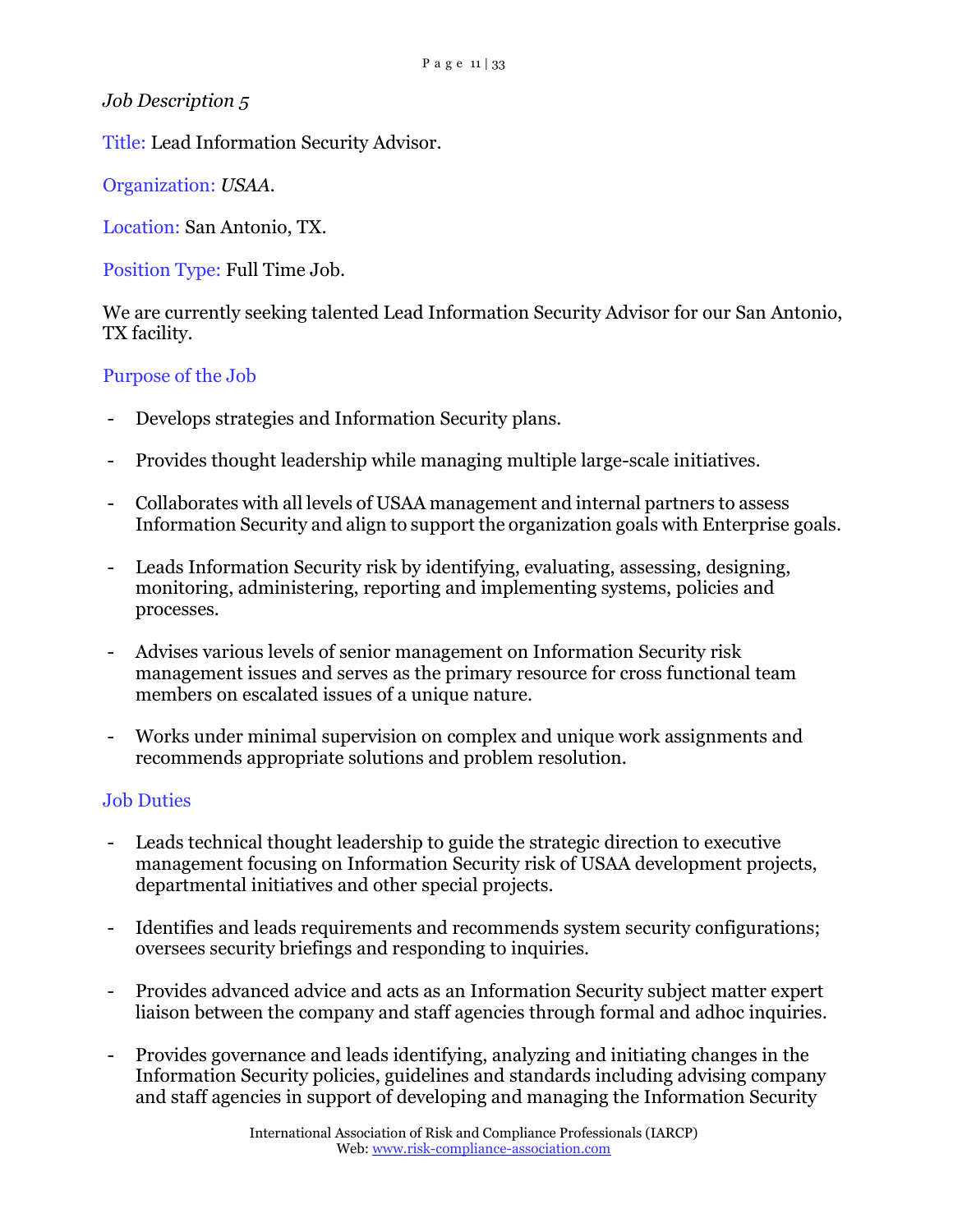awareness program.

- Gives counsel to ensure that internally developed and commercially available business applications include adequate Information Security controls.
- Consults process owners on the identification, development and testing of Information Security controls for risk mitigation effectiveness.
- Performs physical site assessments of business partners and provides peer review of work product and deliverables.
- Counsels and performs release of information analysis to third party business partners and identifies alternative methods for securing and releasing information when applicable.
- Leads the planning, design, development and execution of the Information Security risk and control identification, evaluation, documentation, analysis and reporting processes including analytic tools.
- Provides expert analysis and recommendations on Information Security risk assessment and mitigation to internal and external clients or other analysts.
- Influences Information Security risk management strategies and approaches and educates risk owners on best practices.
- Regularly advises senior management on key Information Security risk management efforts.
- Establishes strategic partnerships to anticipate, advise, and effectively communicate (written and verbal) Federal and State regulatory and business partner Information Security risk requirements.
- Coaches and mentors peers and cross functional team members to achieve business result, development, and delivery.

# Minimum Requirements

- Bachelor's degree in MIS, Computer Engineering, Cyber Security, IT or related disciplines, or 4 years of additional work experience in IT, Information Security, Cyber Security or equivalent in lieu of a degree.

- 6 years leading within a matrixed corporate environment.
- Advanced knowledge risk, control, budgets, process and loss costing.
- Advanced knowledge relevant industry data sources, standards, data analysis tools and techniques.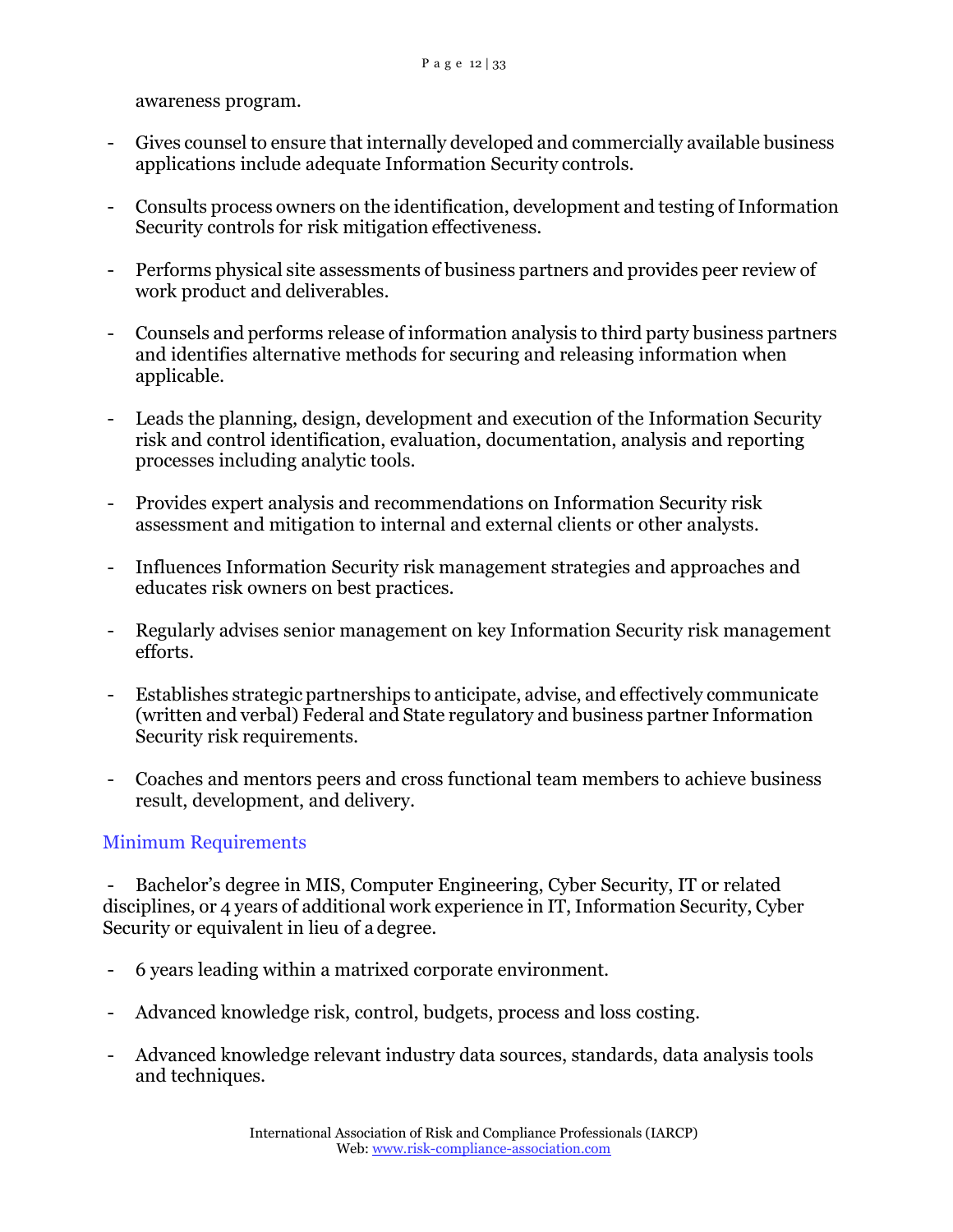- 8 years facilitating risk assessment sessions with all levels of management and executive management.

## Preferred.

- An advanced degree in MIS, Computer Engineering or Cyber Security. Professional designation in CISSP, CISA, CRISC, or CRCMP.
- 10 years leading within a matrixed corporate environment.
- 10 years facilitating risk assessment sessions with all levels of management and executive management.
- Experience performing on site security evaluations.
- Experience with third party Information Security Oversight.

The above description reflects the details considered necessary to describe the principal functions of the job and should not be construed as a detailed description of all the work requirements that may be performed in thejob.

Share our pride. Join our mission.

As a Fortune 200 financial services organization, USAA is on a mission to facilitate the financial security of our members, the men and women of the U.S. military and their families worldwide by providing a full range of financial services and products.

Headquartered on a showcase campus in San Antonio, TX, USAA attributes its longstanding success to its most valuable resource, our 26,000 employees.

They are the heart and soul of our member service culture.

Recently Ranked the #2 Place to Work in IT by Computerworld Magazine, we are recognized for the superior service we provide to our members, and the exemplary work environment we provide for our employees.

Everything that happens at USAA is based on our core values: Service, Loyalty, Honesty, and Integrity.

These are the foundations of how we do business with our members, as well as how we treat each other.

At USAA our employees enjoy one of the best benefits packages in the business, including business casual dress environment, comprehensive medical, dental and vision plans, along with wellness and wealth building programs.

Additionally, our career path planning and continuing education will assist you with your professional goals.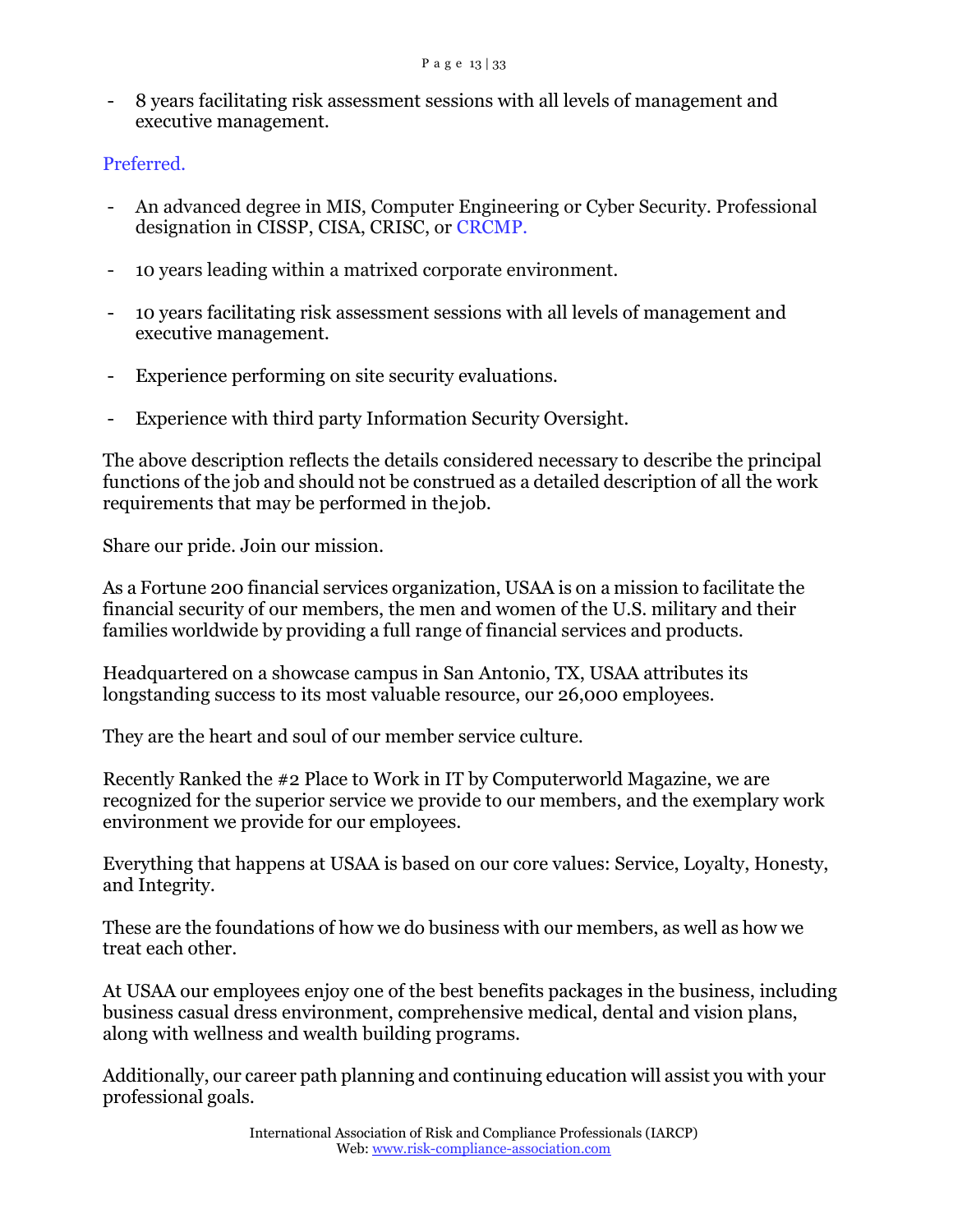USAA also offers a variety of onsite services and conveniences to help you manage your work and personal life, including seven cafeterias, two company stores and three fitness centers.

Relocation assistance is available for this position.

Qualified applicants must successfully complete a preemployment background and drug screen.

USAA is an EEO/AA Employer all qualified applicants will receive consideration for employment without regard to race, color, religion, sex, national origin, disability, protected veteran status or other status protected by law.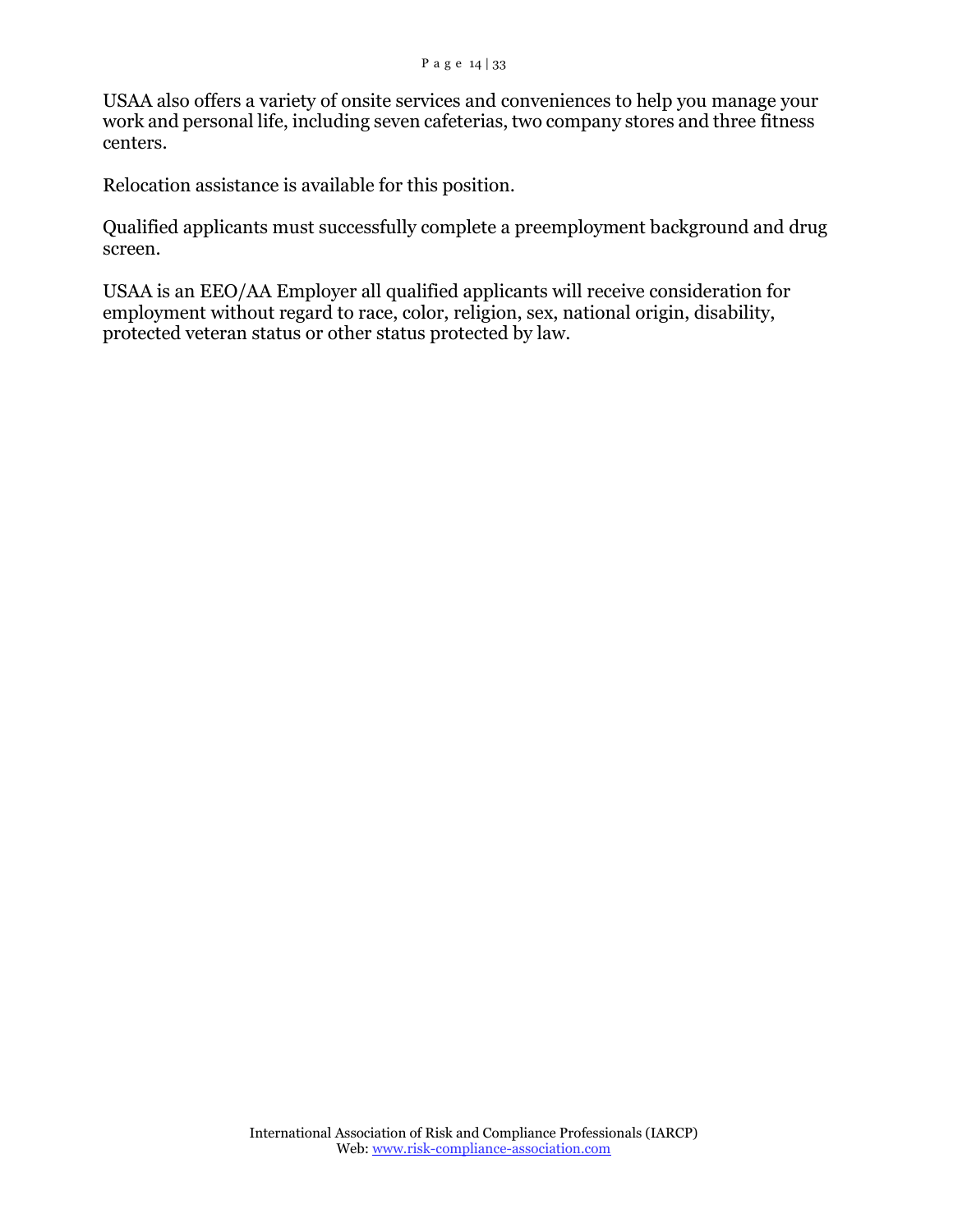Title: Finance and Performance Management Systems, Risk Management, Manager.

Organization: *Accenture.*

Location: Negotiable.

Technology Growth Platform (TGP) offers a full range of global delivery services- including enterprise solutions, system integration, technical architectures, business intelligence, infrastructure consulting, and technology research/development.

Finance and Performance Management Risk professionals can expect to support clients to develop and deliver innovative solutions that can successfully and holistically transform a company's Finance and Risk capabilities.

You will support clients businesses in fulfilling compliance requirements cost- efficiently, providing insights for management to confirm that the company is on target in achieving its expected return while controlling exposure to risk.

By refining and optimizing our clients' abilities to identify risks, evaluate scenarios, determine response and monitor progress, we create substantial shareholder and economic value.

#### Basic Qualifications:

6+ years experience in Financial Services - Finance or Risk.

3+years software configuration,designor implementationexperiencewith one or more of the following: SAP, Oracle, PeopleSoft, Hyperion, Cognos, NetSuite, Algorithmics, SAS, Golden Source.

3+years working in a technical or consulting environment.

Minimum of a Bachelor'sDegree.

Preferred Qualifications:

Demonstrated experience driving financial process improvements throughout an end to end process (e.g. Purchase to Pay, Record to Report).

Exposure to finance and risk processes (e.g., AML, RAPM, market risk, credit risk, operational risk).

Direct experience in creating business change through enabling technologies.

Professional Certifications Preferred: CRCMP, CRMP, CBCO CPA, CFA, CA, MBA.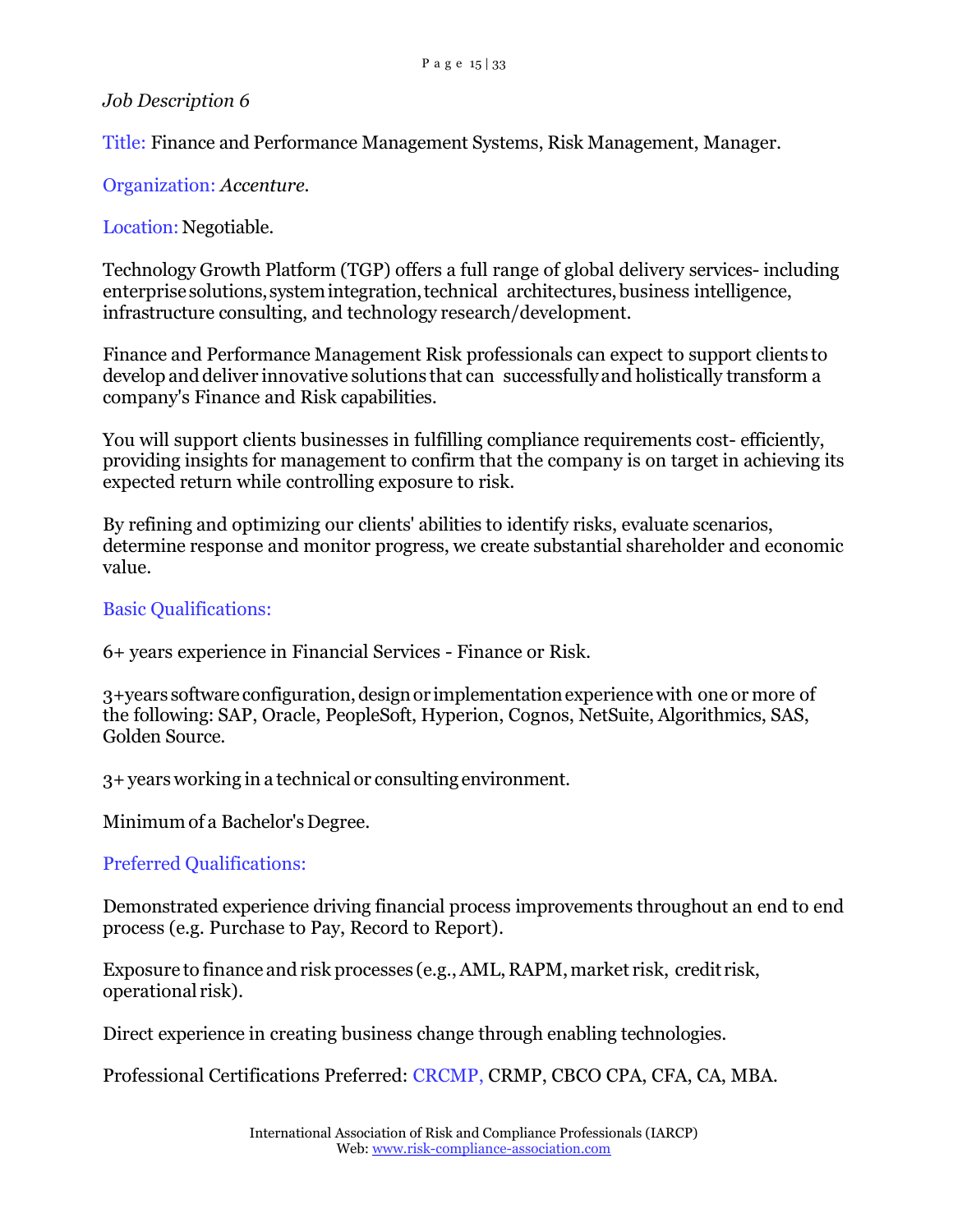Candidates who are currently employed by a client of Accenture or an affiliated Accenture business may not be eligible for consideration.

Applicants for employment in the U.S. must possess work authorization which does not require now or in the future sponsorship by the employer for a visa.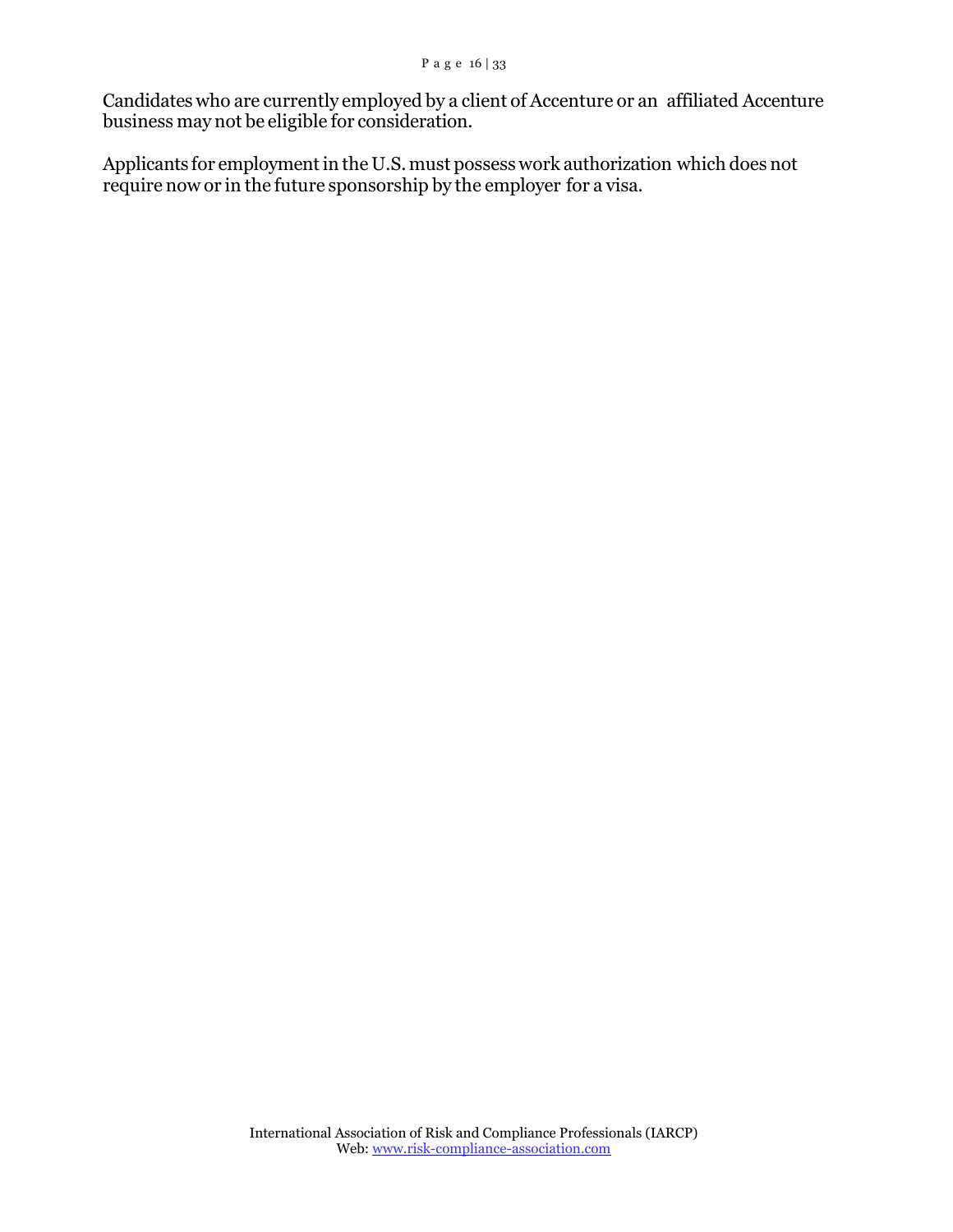Title: Compliance Officer.

Organization: *Robert Half Finance.*

Location: New York.

Aswanky and exclusive financial services company is looking for an Audit Manager for their Consumer Compliance group at their NYC office.

The person in this position will be responsible for executing audits related to the compliance and regulatory functions within the company.

This includes regulatory requirements like AML/BSA, USA Patriot Act, FCRA, Truth in Lending, Truth in Savings, Fair Lending ECAO, UDAAP, FDCPA, SCRA, and the credit act of 2009.

They will support business monitoring and validation activities in addition to assessing the impact of and development of an audit plan and its effectiveness.

#### Job Requirements

The perfect candidate for this position will have 5+ years of previous experience in Banking, Internal Audit and/or Risk management with an emphasis in Consumer Compliance.

They will have a BA/BS in Accounting, Finance, Technology or compliance and will have a relevant professional certification (CBA, CCEP, CRCMP, CAMS, CISA, CIA, CPA, MBA, or equivalent).

They will have strong written and verbal communication skills and will deliver high quality feedback on a variety of issues.

### Robert Half Finance

Robert Half Finance & Accounting pioneered specialized financial recruitment and today is the worldwide leader. We specialize in placing professionals on a full-time basis in a variety of areas, including accounting, finance, bookkeeping, payroll, credit & collections, audit and taxation. For six decades we have been matching highly skilled accounting and finance professionals with our clients' positions. Our relationship with industry-leading companies in more than 350 locations around the globe gives you unparalleledaccess to exciting career opportunities.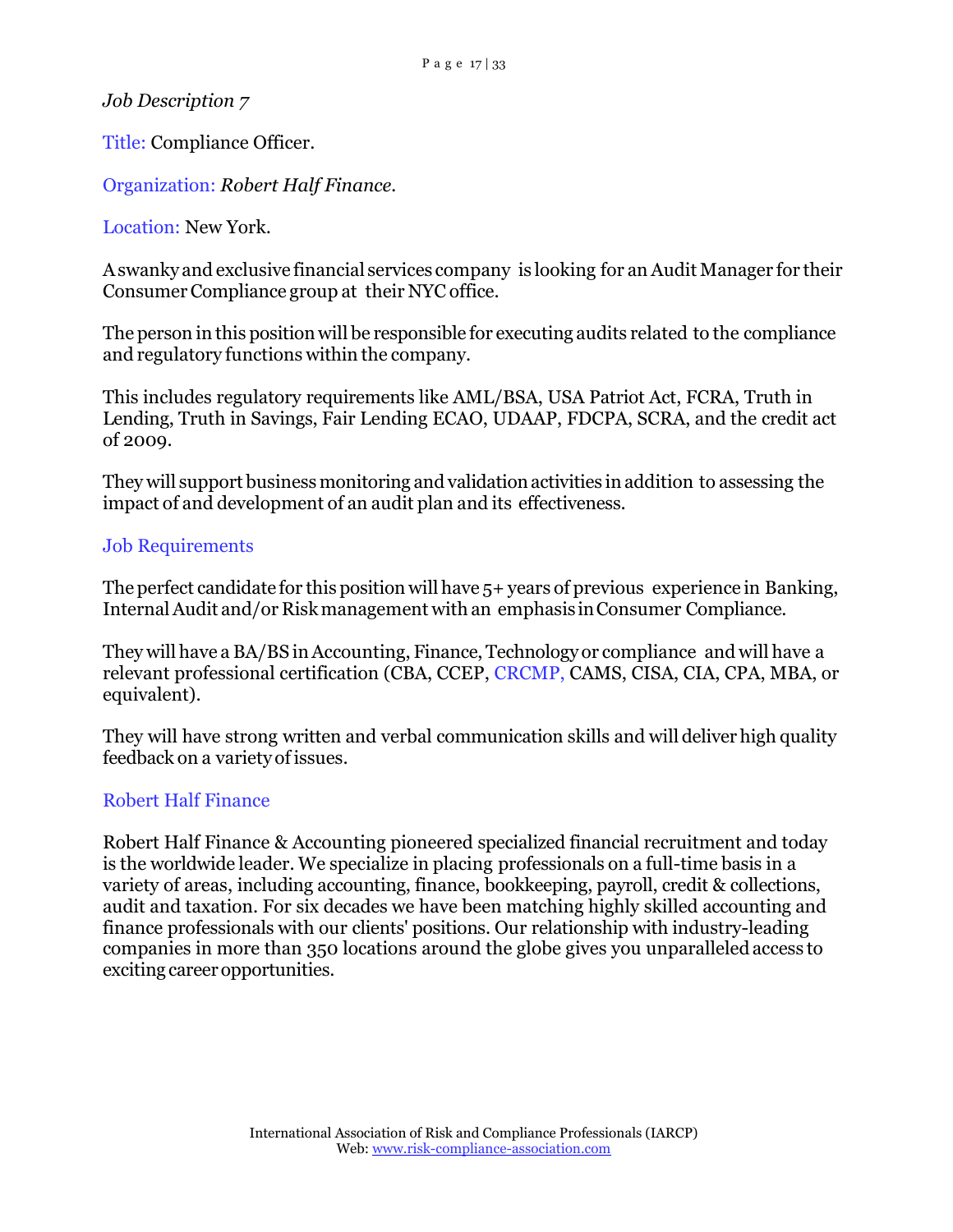Title: Operational Risk Officer.

Organization: *Hancock Bank.*

Location: Gulfport MS.

As member of the Enterprise Risk Management unitin Corporate Risk, Operational Risk Officer is responsible for the risk identification, assessment and mitigation processesof operational risks confronting HancockHoldingCompany.

Operational Risk Officer will be responsible for the implementation of Risk and Control Self Assessment(RCSA) program for all lines of business (LOB) and corporate support units (CSU).

Essential Duties and Responsibilities include the following. Other duties may be assigned.

- Facilitates strategic RCSA process with LOB/CSU management and risk officers/liaisons and conducts risk workshops and meetings to review LOB/CSU strategic playbooks and identify/assess/mitigate identified risks.
- Assists Corporate Risk Management in the development of policy / procedures, standards, templates / forms and MIS reports/systems to support RCSA process.
- Assures integrity of data, data collection and data analysis required to support operational risk dashboard metrics, operational risk reports & analysis, conducts summary evaluation of corporate operational risks, key risk indicators, risk assessment results, key performance indicators, gap assessment of strategic playbook(s), including collection of risk-related data from external resources, and recommends mitigation actions.
- Provides subject matter expertise in Basel Operational Risk and guide LOB/CSU risk personnel to effectively implement the bank's operational risk management model.
- Executes quarterly RCSA within assigned lines of business (LOB) and corporate support units (CSU) in collaboration with the respective LOB/CSU risk officers / liaisons / coordinators and collaborate with other corporate assessment areas like Compliance, IT Risk and Audit to streamline assessments.
- Provides subject matter expertise in Basel Operational Risk and guide the business segments to effectively implement the framework.
- Trains LOB/CSU risk officers/liaisons/coordinators on RCSA process and operational riskmatters.
- Ensures a comprehensive understanding of each coverage area's business objectives, environmentaland controlfactors, and overall risk profile.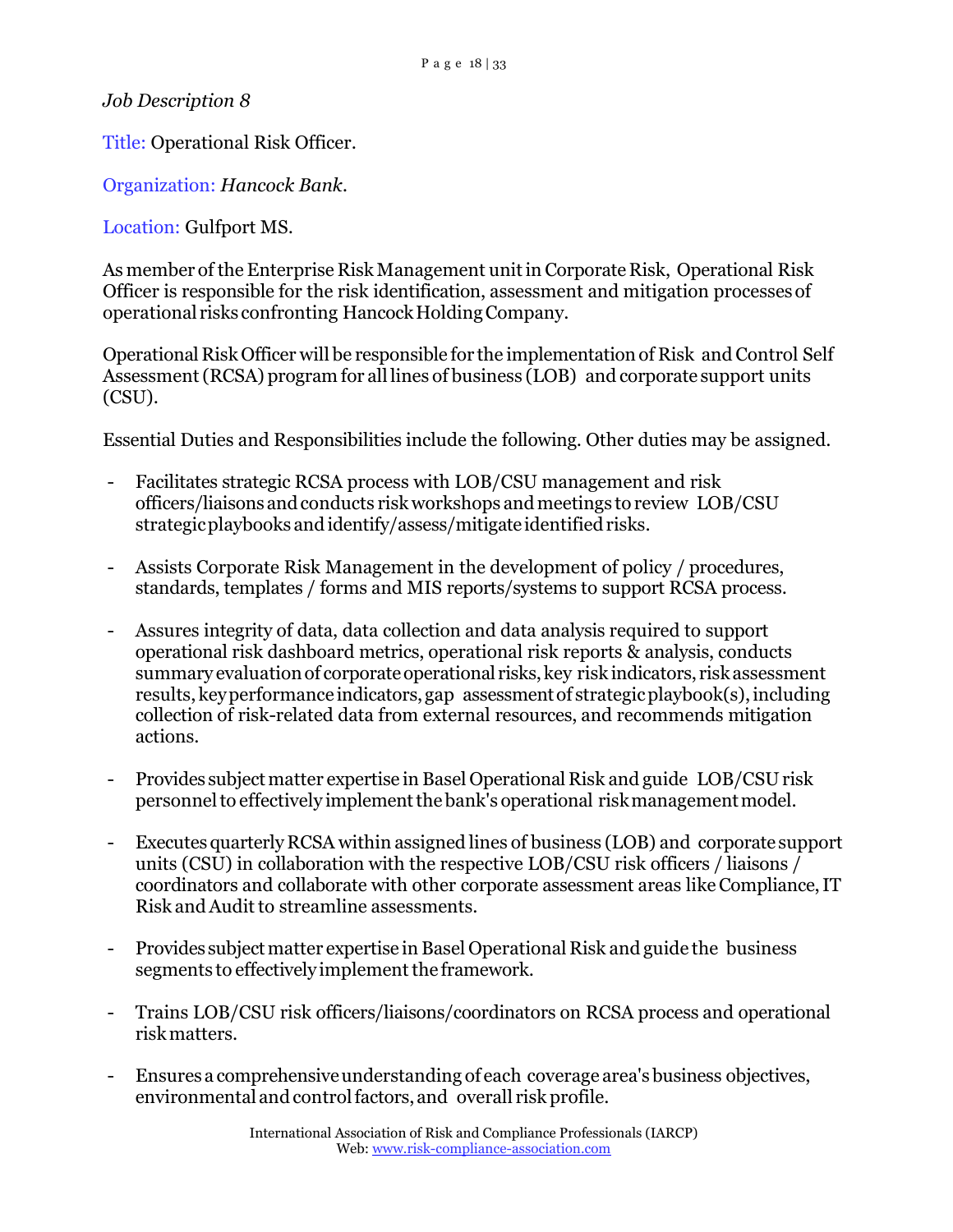- Supports Director of Enterprise Risk Management (DERM) in operation and administration of Operational Risk Committee (OPCO) and respective sub-committees including OPCO reporting package, agenda and meeting minutes.
- Supports SRO and DERM in development and management of operational risk program to identify, evaluate and assess horizontal and vertical risks impacting all operationalandlinefunctions; setperformancebenchmarks, track enterprise losses, and recommend mitigation tactics to control losses from operational risk activities.
- Assists in development of action plans as needed, monitor progress of action plans identified in RCSA and escalate issues or delays as appropriate.
- Provides thought leadership to the organization on all matters pertaining to operational risk management.
- Attends ERM committee and sub-committee meetings.
- Supports SRO and DERM in reporting and responding to Federal Reserve, FDIC, and other pertinent regulatory bodies pertaining to enterprise risk management audits and related activities.
- Acts as a consultant to affiliates on matters pertaining to operational risk management.
- Represents the bank in civic, community and industry activities as required.
- Performs other related job duties and special projects as assigned.

### Qualifications

To perform this job successfully, an individual must be able to perform each essential duty satisfactorily.The requirements listed beloware representativeofthe knowledge, skill, and/or ability required.

## Education and/or Experience Required:

- Bachelor's degree; at least four to six years related experience; or equivalent combination of education and experience.
- Risk analysis approaches Basel II, COSO, ISO, COBIT.
- Preferred: Master's degree or equivalent and at least eight to ten years related experience.
- Mathematical Skills Ability to work with mathematical concepts such as probability and statistical inference; Ability to apply concepts such as fractions, percentages, ratios and proportions to practical situations.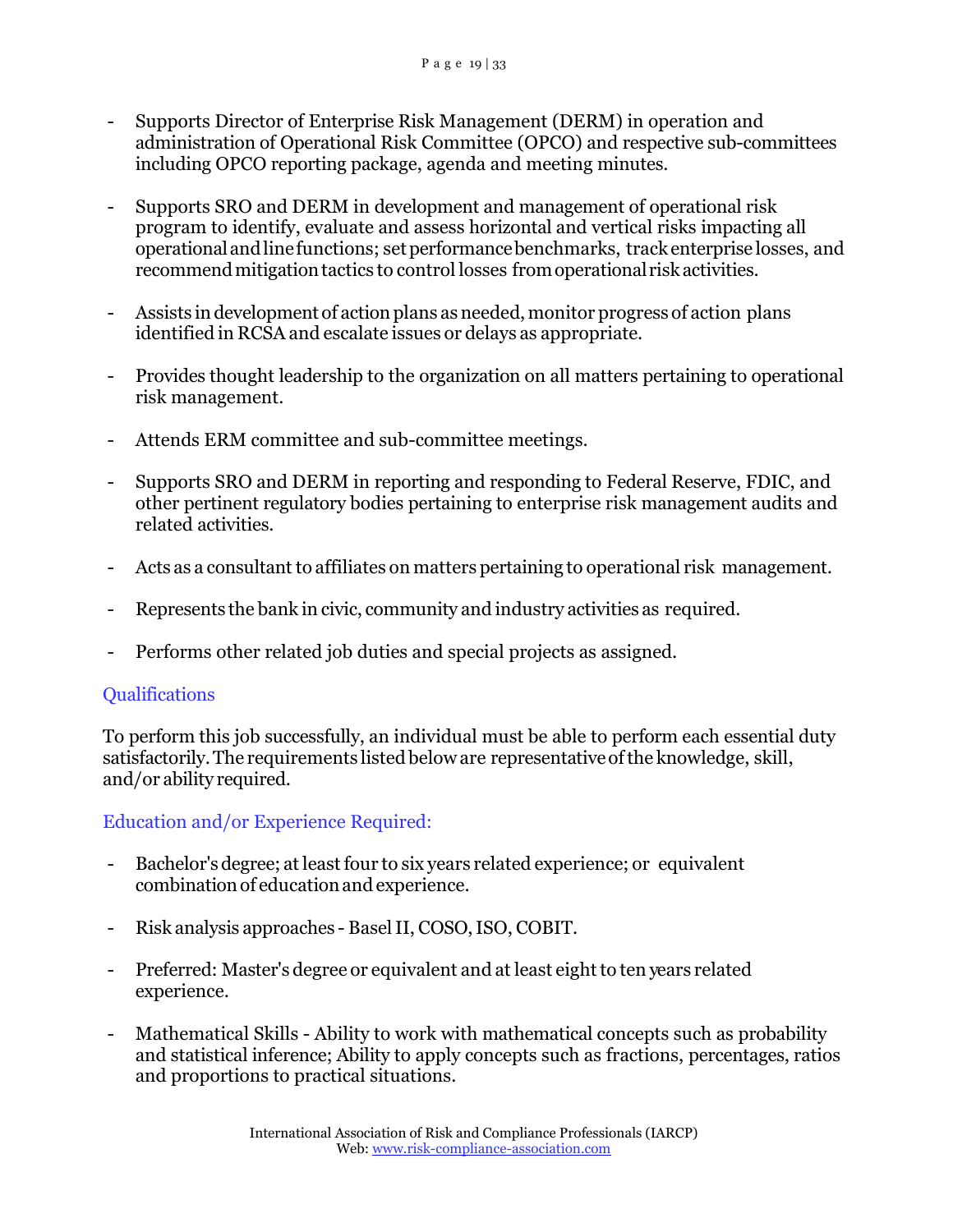- Reasoning Ability - Ability to defineproblems, collect data, establish facts and draw valid conclusions; Ability to interpret an extensive variety of technical instructions in mathematical or diagram form and deal with several abstract and concrete variables.

#### Certificates, Licenses, Registrations

No specific requirements are needed to satisfactorilyperform this job but arepreferred: Professional Risk Managers International Association: PRM; Certified Risk & Compliance Management Professional (CRCMP); Associate in Risk Management (ARM or ARM-E Disaster Recovery Institute (DRI).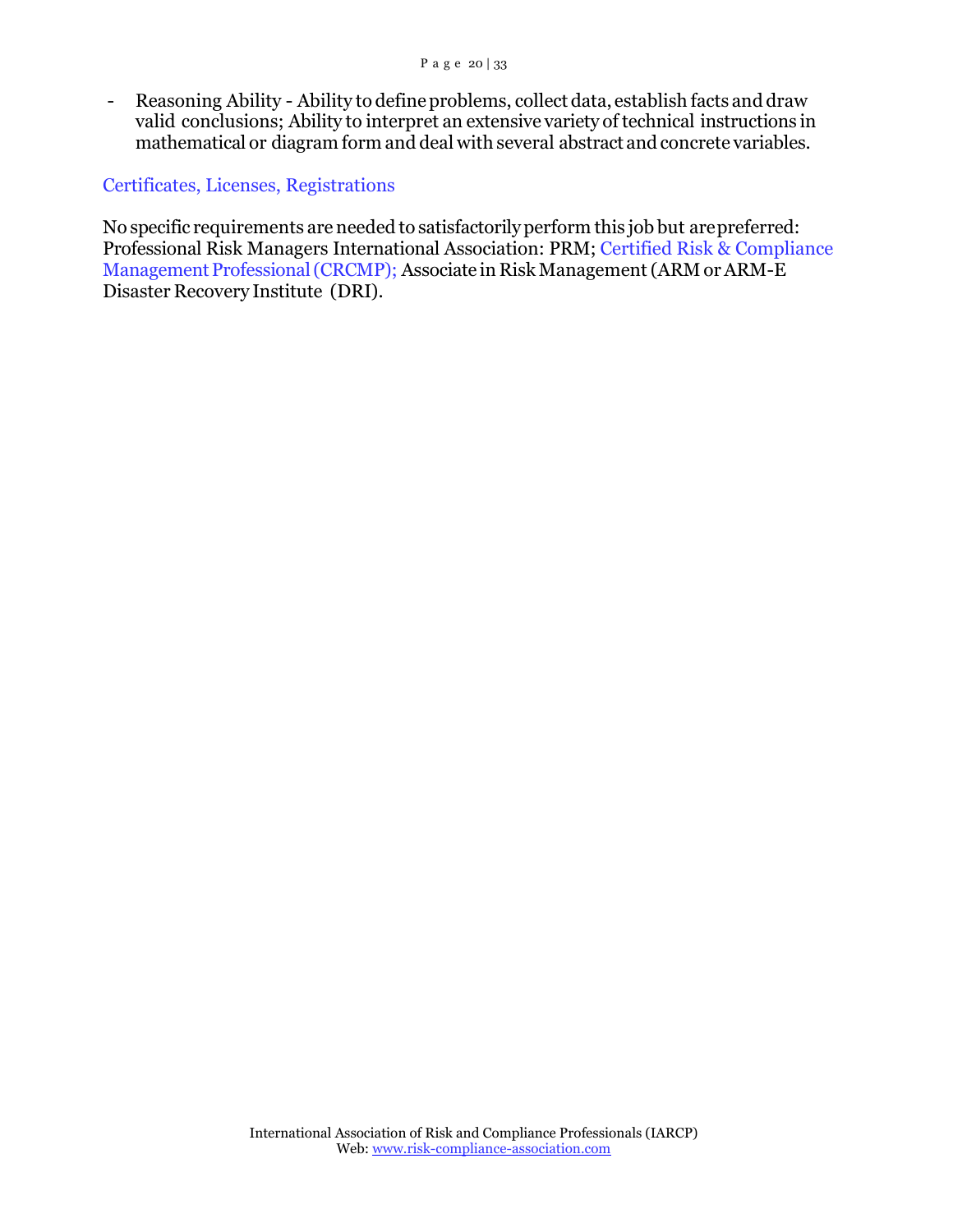Title: Manager, Operational Risk Management

Organization: *ADP.*

Location: Roseland, NJ

Job Responsibilities:

The Privacy & Operational Risk Team within ADP's Global Security Organization (GSO) is responsible for the design, implementation, and monitoring of ADP's global operational riskprograms.

The successful candidate will be responsible for supporting the Senior Director of Global Operational Risk Management in helping lead these efforts for ADP.

The candidate must have strong skills in conducting operational, process, business, and technical analysis of problems, threats, incidents and other security related issues.

The candidate must also have the ability to communicate well, motivate and lead cross functional teams, coordinate risk, compliance, and regulatory management and operational risk remediation actions, and disseminate information as appropriate in support of ADP's criticalbusiness operations.

This position will provide overall project management and leadership support to the Senior Director of Global Operational Risk Management and will assist with the development, implementation and support of the firm's global operational risk framework, providing structuredprocesses,tools, and assistance to business areas to capture, identify, evaluate, respond to, and report on risk issues.

Provide leadership to integrate Security Technology, Operations and Risk in creating Policy updates and training/awarenessprograms.

Communicate the importance of policy aspects to both executive and user communities in a technical and non-technicalmanner.

## ESSENTIAL RESPONSIBILITIES:

- Enterprise Risk Framework Design and Implementation.
- Plan, manage, and provide ongoing support for the firm's global governance, operational risk, and compliance (GRC) framework.
- Develop risk standards and best practices documentation required to support the security, risk, and compliance programs.
- Develop a corporate threat, risk, vulnerability and risk remediation assurance and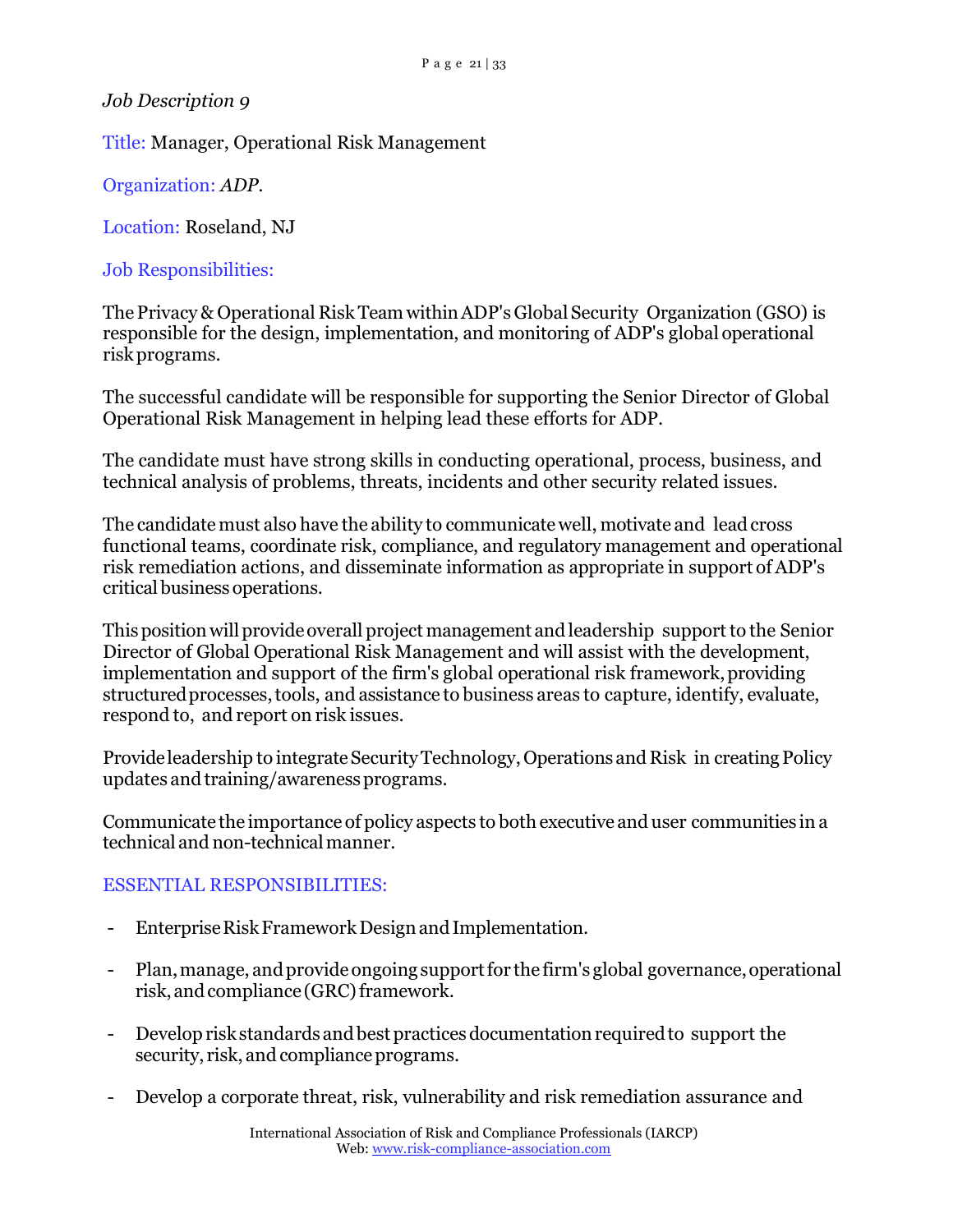management program to identify, track, and remediate security and business operations vulnerabilities across the enterprise.

- Work with the business to design and implement operational risk and compliance assurance solutions that mitigate security threats and risks, protect the corporate infrastructure, and enable business.
- Plan, manage and conduct operational risk assessments as needed.

#### Qualifications Required:

- Bachelors' Degree or industry equivalent work experience in international enterprise and business risk planning and managementin a converged risk & security program.
- Certifications such as PMP, CISSP, CIPP, CISRCP, CISM, CRCMP, CISA with 8-12 years of applicable experience in the Risk, Compliance, Business Security or Audit field.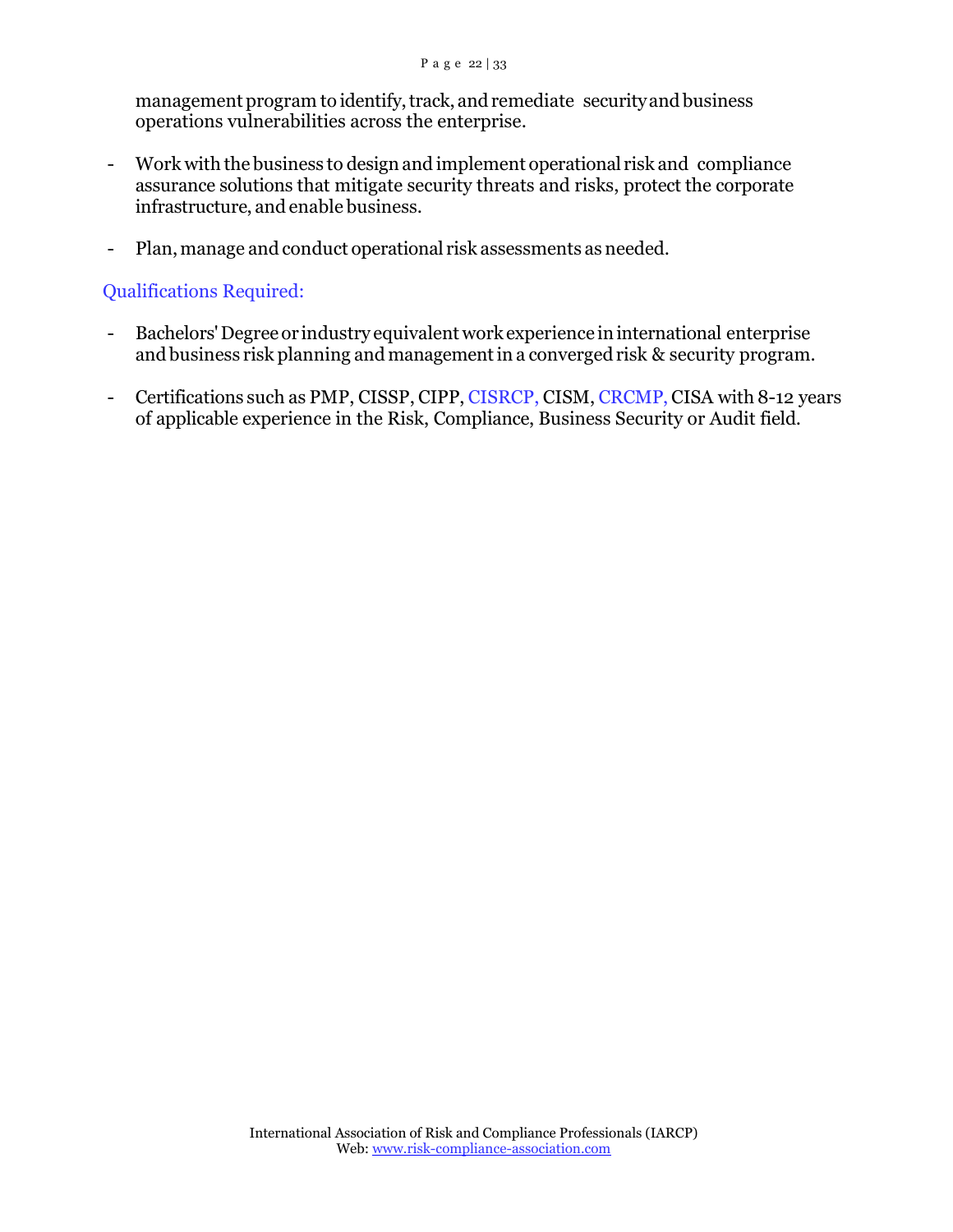Title: Risk Management Professionals, Multiple Openings. Avariety of openings available from consultant to Senior Manager (27 positions).

### Organization: *Management Consulting (confidential).*

We are one ofthe leading providers of management consulting services worldwide with more than 15,000 consultants in 49 countries.

Join our Risk Management team and you will play a central role in helping organizations achieve their strategic and derived operational, reporting and compliance goals.

Our experienced professionals and cutting-edge solutions enable organizations to costeffectivelymanage risks initiatives andcontrols.

As a Risk Management Business Consultant, you will support clients businesses in fulfillingcompliancerequirementscost-efficiently,providing insights for management to confirm that the company is on target in achieving its expected return while controlling exposure to risk.

By refining and optimizing our clients' abilities to identify risks, evaluate scenarios, determine response and monitor progress, we create substantial shareholder and economic value.

Our Risk Management group works with clients to protect and increases economicand shareholder value while fulfilling compliance requirements cost-efficiently and implementing effectiverisk governance and operating models.

We have the breadth of experience, global resources, superior assets and deep knowledge and insights to help the CRO create new forms of value and to helpour clientsbecomehighperformance financial servicesbusinesses.

### Minimum Experience Required:

2 years + of demonstrated knowledge of the fundamentals of Enterprise Risk Management.

Minimum 2 years of experience creating business cases, evaluating financial performance, creating valuation models and performing market and competitive analysis.

Bachelor's Degree in business, finance, economics or similar field

Professional Certification Preferred: CRMP, CRCMP, CPA, PMP, Six Sigma, etc. a plus.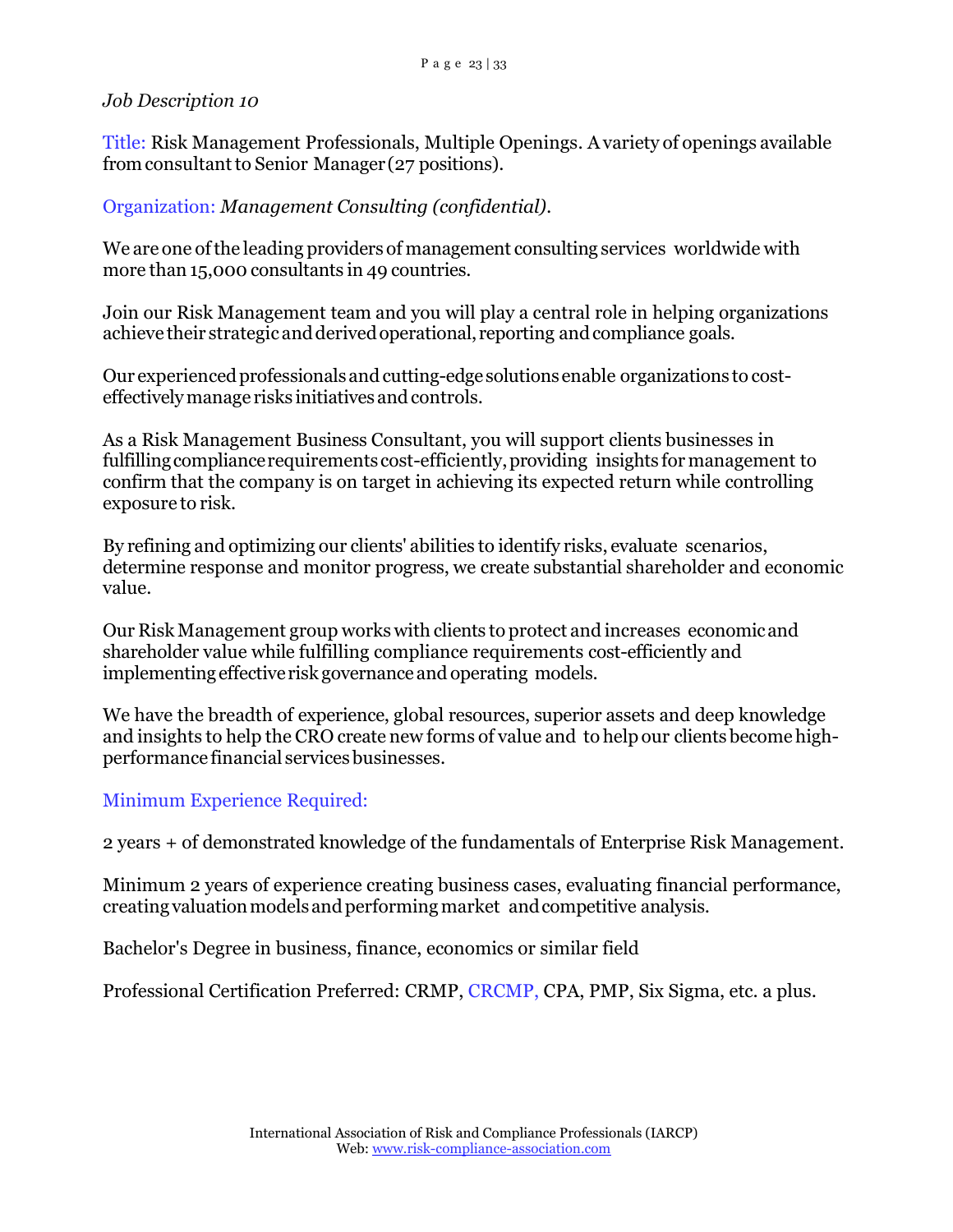*Job Description 11:*

Title: Risk Management Senior Manager.

Organization: *Accenture Management Consulting (AMC).*

Location: New York NY, Washington DC, Chicago IL, Reston VA, Jersey City and Florham Park NJ, Philadelphia PA, Boston MA, Atlanta GA.

Level: Sr. Manager.

Accenture is a global management consulting, technology services and outsourcing company, with approximately 211,000 people serving clients in more than 120 countries. Combining unparalleled experience, comprehensive capabilities across all industries and business functions, and extensive research on the world's most successful companies, Accenture collaborates with clients to help them become high- performance businesses and governments.

Join the Accenture Risk Management team and you will play a central role in helping organizations achieve their strategicand derivedoperational, reporting andcompliance goals.

Our experienced professionals and cutting-edge solutions enable organizations to costeffectively manage risks initiatives and controls.

As a Risk Management business consultant, you will support businesses in fulfilling compliancerequirementscost-efficiently,providing insights for management to confirm that the company is on target in achieving its expected return while controlling exposure to risk.

By refining and optimizing our clients' abilities to identify risks, evaluate scenarios, determine response and monitor progress, we create substantial shareholder and economic value.

We have opportunities for you to join our Accenture Management Consulting practice in Financial Services Industry, Risk Management.

Accenture's Risk Management group works with clients to protect and increase economic and shareholder value while fulfilling compliance requirements cost- efficiently and implementing effective risk governance and operating models.

We have the breadth of experience, global resources, superior assets and deep knowledge and insights to help the C-Level suite, create new forms of value and to help our clients become high-performance financial services businesses.

Much of the work we do is at the cutting edge of innovation and thinking.

We involve our consultants in publishing and sharing this knowledge as thought leadership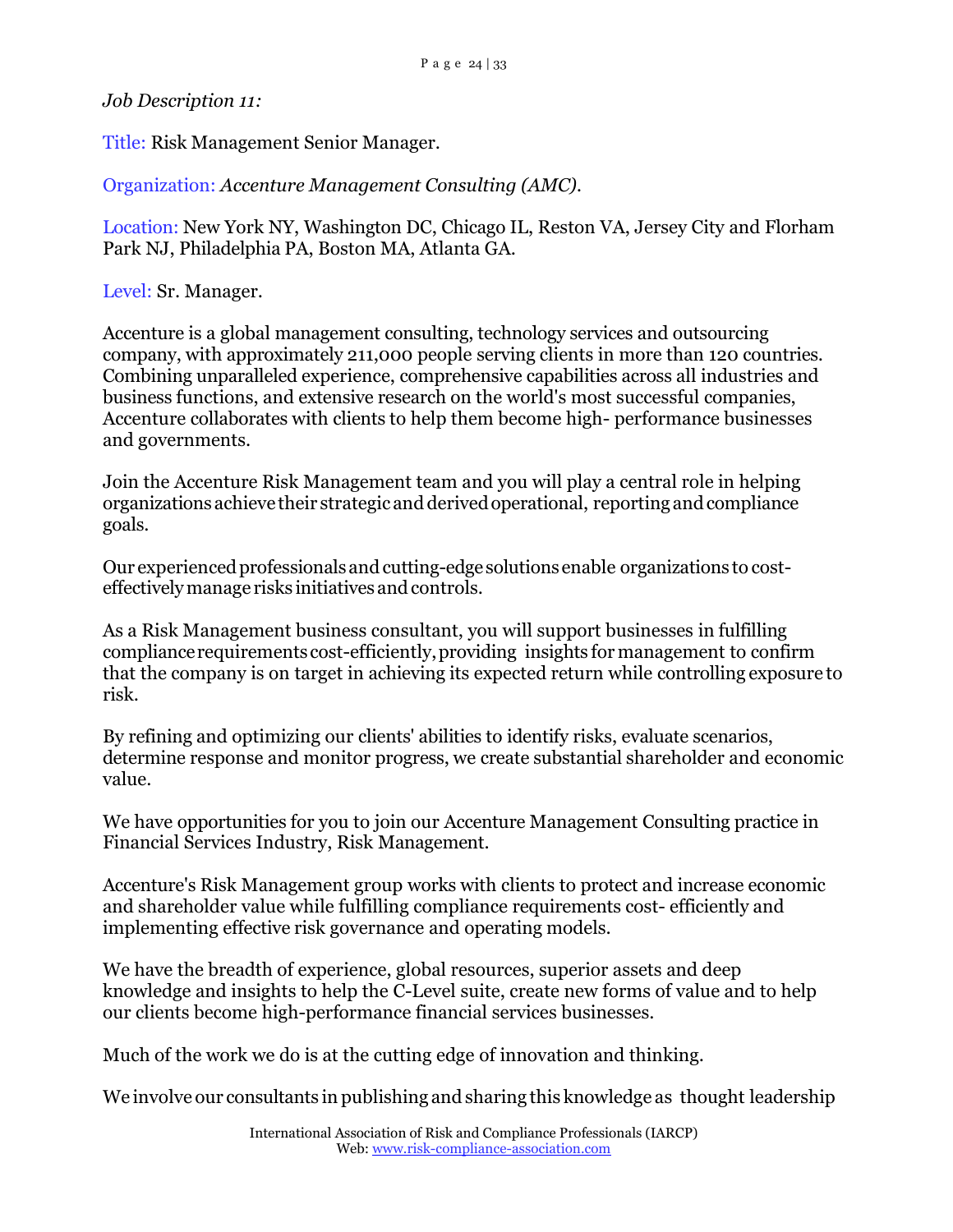## to benefit clients, industry and fellow colleagues.

## Basic Qualifications:

Minimum 5 years experience performing Risk/Compliance Assessments and Diagnostics within the Financial Services Industry such as in Banking, and/or Capital Markets Industries.

Minimum 5 years of work experience in Financial Services - Regulatory/Operational Compliance Management, Credit/Market Risk, Fraud, or Financial Services Risk Management.

Minimum 3 years experience within a Management Consulting firm in Risk Consulting. Bachelor's Degree.

## Preferred Qualifications:

Minimum 3 years proven successful track record, offering impeccable service delivery and client - business development.

Minimum<sub>5</sub> years experience with Risk/Compliance Process Design and Reengineering.

Minimum 5 years FS Risk Operating model and/or Compliance Standards at FS client

Minimum 5 years Compliance related Regulatory Requirements, such as Basel II, CRA, SEC, etc. requirements.

Minimum 5 years experience with/ofthe following:SAS Fraud, Dedica, Actimize,ACI, Norkom, Memento, Fair Isaac Falcon.

Minimum 5 years of experience in the following areas: Fraud, Banking, Payments, Cards, Electronic Banking with a Finance background - Understanding of Fraudrelated Regulatory Requirements.

MBA, or Bachelor's degree, emphasis on business, finance, or economics preferred.

Professional Certifications Preferred: CRCMP, CRMP, CBCO, CBA, Six Sigma, etc.

Choose a career at Accenture and enjoy an innovative environment where challenging and interesting work is part of daily life.With broad global resources and deep technical knowhow, we collaborate with clients to cultivate ideas and deliver results.

Applicants for employment in the U.S. must possess work authorization which does not require now or in the future sponsorship by the employer for a visa. Accenture is an Equal OpportunityEmployer.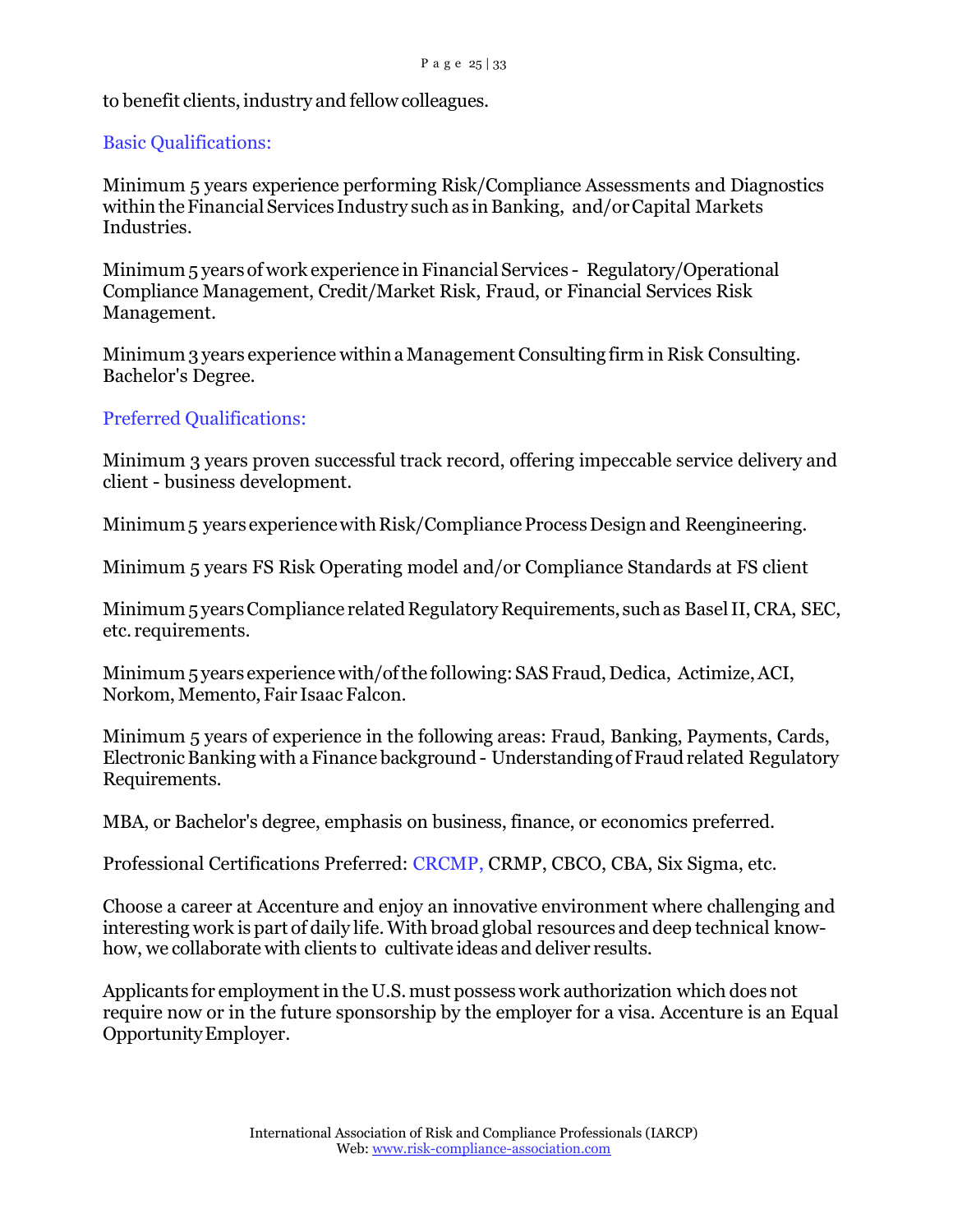*Job Description 12:*

Title: Corporate Risk Officer.

Organization: *Tompkins Financial Advisors*

Location: Ithaca, NY.

Responsible for directing the Corporate Risk Management (CRM) function including: Internal Audit, Compliance, BSA/AML, Information Security, and Risk Management for the company and its affiliates.

Responsible for the Enterprise Risk Management framework and Risk Management policies.

Collaborates with the Board and management to develop risk appetite for various business lines and monitor their performance relative to the established limits.

Shared responsibility for ensuring that effective operational and financial controls exist to support accurate financial reporting, and to identify and prevent fraud and other misconduct.

Through direct reports they ensure that the company's affiliates are in compliance with required regulations; that audit and compliance results are reported on a timely and systematic basis to the TFC Audit Committee, TFC BOD and affiliate boards.

Responsibilities also include managing and participating in key decision-making processes (eg strategic planning, new products and services, compensation design and operation).

Routine overnight travel is required to oversee risk-related operations throughout TFC geographic footprint – to manage staff, observe risk management infrastructure and communicate with affiliate management teams and boards.

## Primary Responsibilities:

- Manage the implementation of all aspects of the risk function, including implementation of processes, tools and systems to identify, assess, measure, manage, monitor and report risks. Ensures that risk assessments and monitoring are prioritized and conducted in accordance with the organization's strategic direction, policies and regulations.
- Maintain current, working knowledge of evolving regulatory frameworks and fraud/threat environments, and develop strategies to proactively respond to an everchanging regulatory & risk environment.
- Develop effective working relationships with business unit leaders to ensure that TFC strikes the appropriate balance between risk prevention and business strategy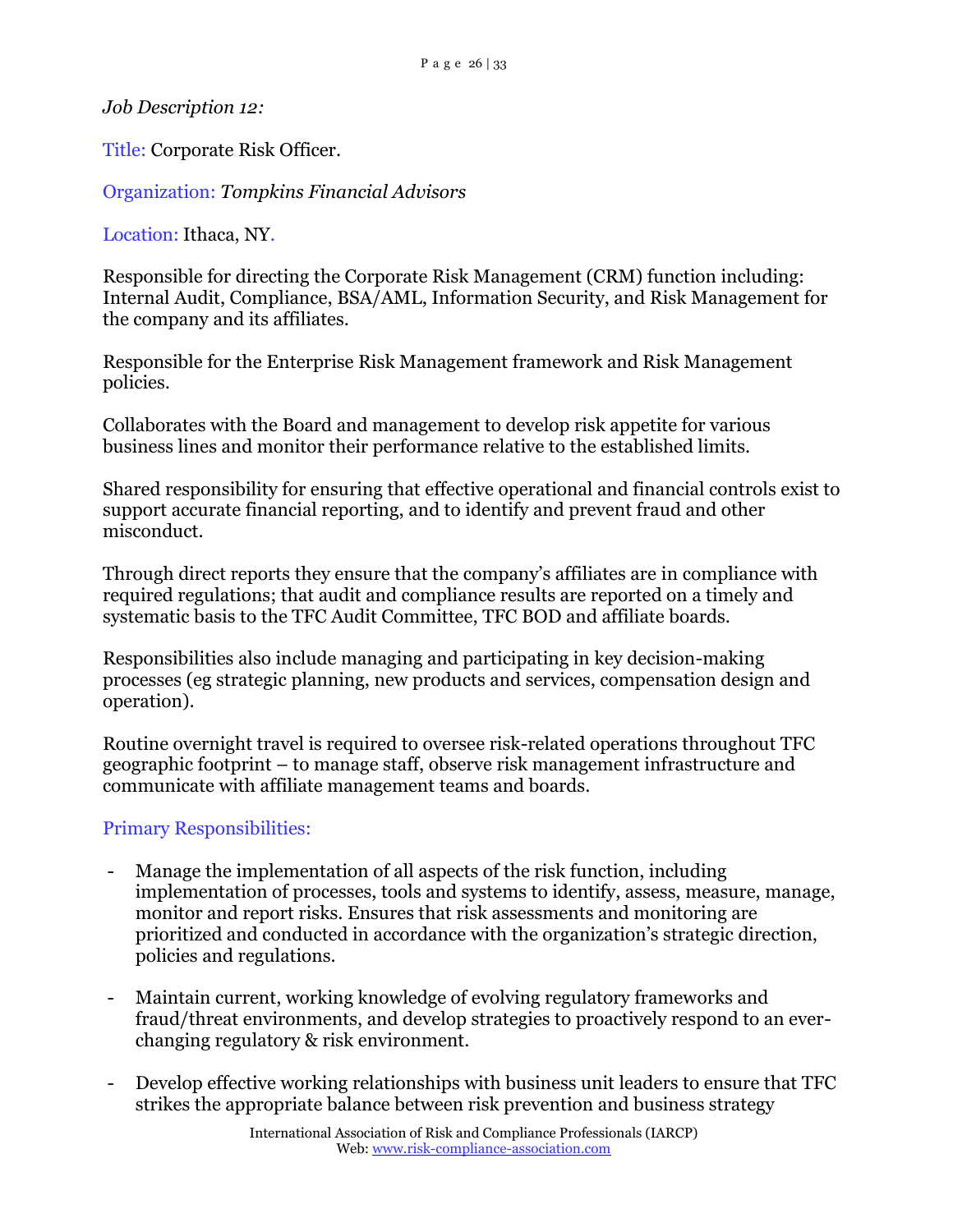#### P a g e 27 | 33

execution, within the bounds of TFC's board-approved risk appetite.

- As a key member of TFC's \$10 Billion Asset Threshold working group, incumbent understands the various regulatory, governance, and operational impacts associated with crossing this asset threshold, and lead several sub-projects to ensure TFC's readiness.
- Establishes quantitative analyses and models to support recommended changes in risk policies and guidelines as well as new financial intuition initiatives.
- Directs the formulation and establishment of internal verification procedures consistent with sound audit theory and practice with all company affiliates.
- Serve as a resource and advisor to Management and the Board on risk related matters including those related to supervised departments, potential litigation, customer complaints, contract/ agreement drafting and review matters, incentive compensation risk assessment, products/ services, regulatory matters, fraud/ embezzlement, IT Security/ online account take-over, etc.
- Serves as a liaison to external auditors and regulatory agencies participating in audits and exams as required. Coordinates all key risk related reports for Management and the Board of Directors and Committees. Discusses significant or disputed findings and recommendations with Risk Management personnel and appropriate Management to facilitate resolution. Reports relevant information to the Board of Directors.
- Leads investigation activities relating to company assets as necessary; documents all such investigations.
- Leads risk-related due diligence and integration projects when potential acquisition candidates are being evaluated or integrated into TFC.
- Through direct reports:

 o Directs the testing of SOX financial and fraud controls by staff and third parties throughout the company.

 o Directs the formulation and establishment of internal verification procedures consistent with sound audit theory and practice with all company affiliates.

 o Directs the reporting of information about the status of the company's customer accounts to customers, independent auditors, regulatory authorities, etc.

o Administers the established audit and compliance programs

o Directs the compilation of TFC Audit/Examining Committee reports.

o Directs the company's Pandemic Planning.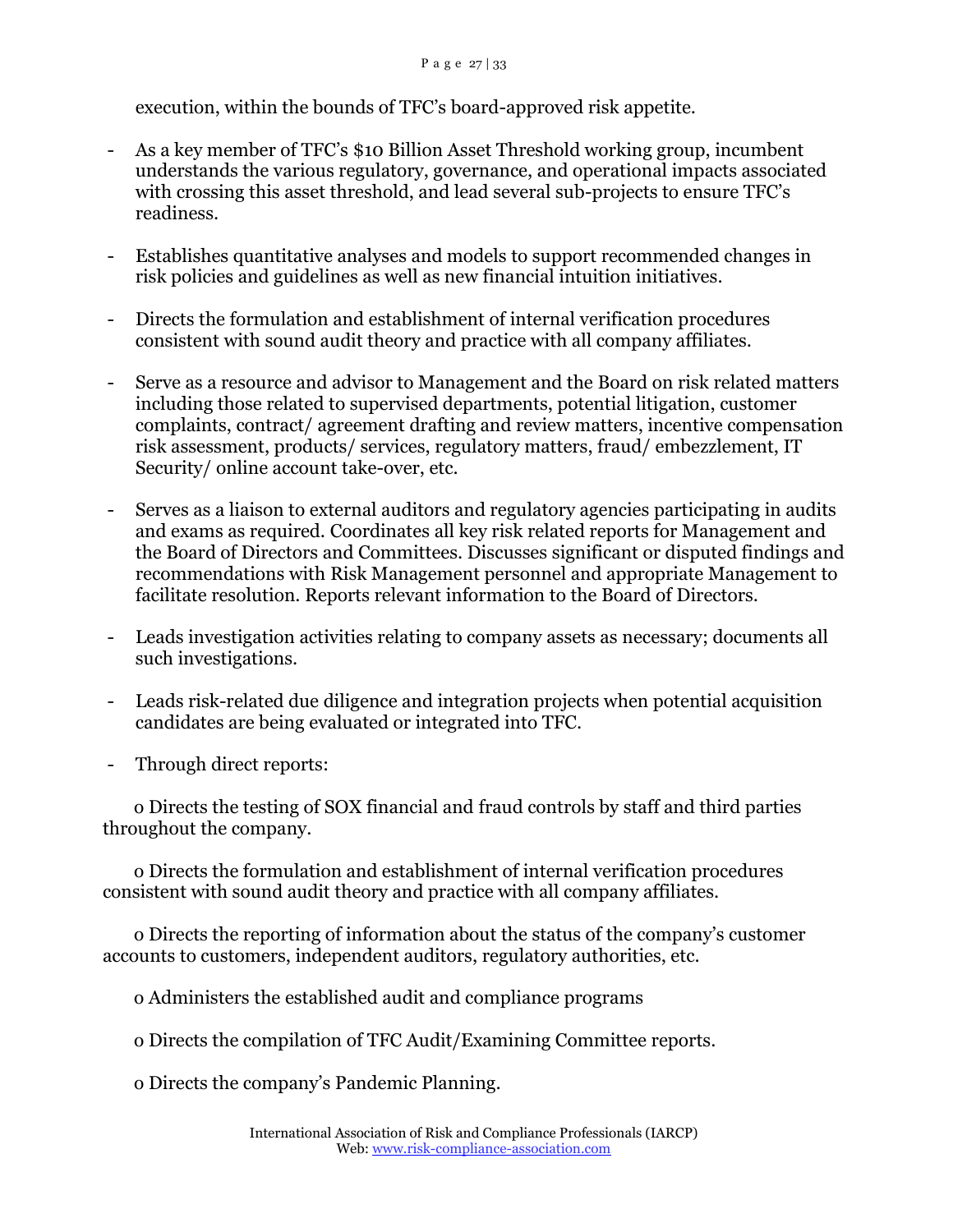## Additional Responsibilities:

- Assist in the development of and manage processes to identify and evaluate business areas' risks and risk and control self-assessments. Recommends to Senior Management and Board Members policies and practices to reduce or improve risk exposure and loss prevention programs.
- Provide oversight and leadership to the Internal Audit, Compliance, BSA/AML, Information Security, and Risk Management Departments. Directs necessary investigations, reviews and other appropriate projects.
- Directs and makes presentations to the TFC Audit/Examining Committee for all company affiliates to inform them of audit, compliance, BSA/AML, and security results.
- Maintains and continues the development of own technical skills as well as those of direct reports through internal and external resources in order to remain current with changes in internal controls, applicable law and regulations, accounting standards, principals, techniques and new technology.
- All other duties as assigned.

## Required Qualifications:

- Bachelors or Master's Degree in: Business, Finance, Accounting, Criminal Justice or related field or professional degree or licensure in risk-related field (e.g., J.D.)
- Minimum of ten (10) years related senior management experience (including personnel management) that includes the integration of risk concepts into strategic planning, risk identification and mitigation activities in the banking, financial services or related industry.
- Strong analytical skills and ability to quickly & proactively address evolving regulatory frameworks and fraud/threat environments.
- Incumbent must have demonstrated ability to quickly absorb technical matters outside their own area of expertise, and respond to an ever-changing regulatory & risk environment.
- Ability to understand TFC's board-approved risk appetite and ensure the appropriate balance between risk prevention and business strategy execution.
- Adept at engaging appropriate stakeholders and peers throughout organization in risk/fraud mitigation strategies and regulatory compliance updates and implementation.
- Strong leadership, strategic thinking, excellent communication and presentation skills, attention to detail, independent judgment, risk assessment & problem solving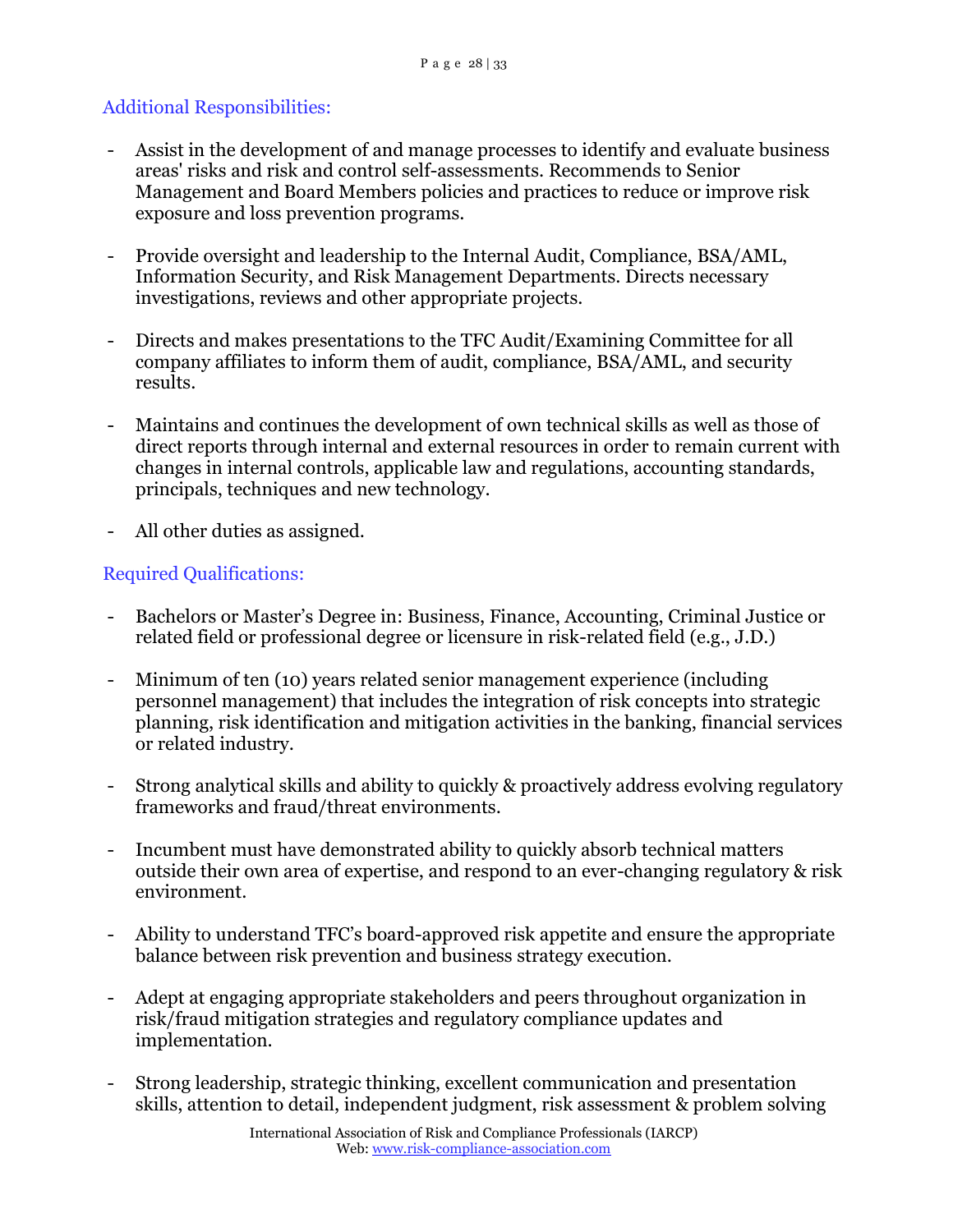skills, strong business & financial judgment and problem solving skills.

- Deep understanding of risk management function, including Internal Audit, Compliance, Security and Risk Management theories, practices and policy development; proficient interpersonal relations skills; demonstrated management skills.
- Unequivocal integrity, ethics and commitment to corporate values.

### Preferred Qualifications:

- Experience with regulatory examinations, including direct interaction with regulators/examiners, is strongly preferred
- Experience with physical/fraud security matters, investigations and response, including both internal fraud investigations & external fraud (payments/transfers fraud) is also plus.
- One or more of the following certifications are preferred: Certified Risk and Compliance Management Professional (CRCMP), Certified Information Systems Risk and Compliance Professional (CISRCP), Certified in Risk and Information Systems Control (CRISC), Certified Internal Auditor, CPA or J.D.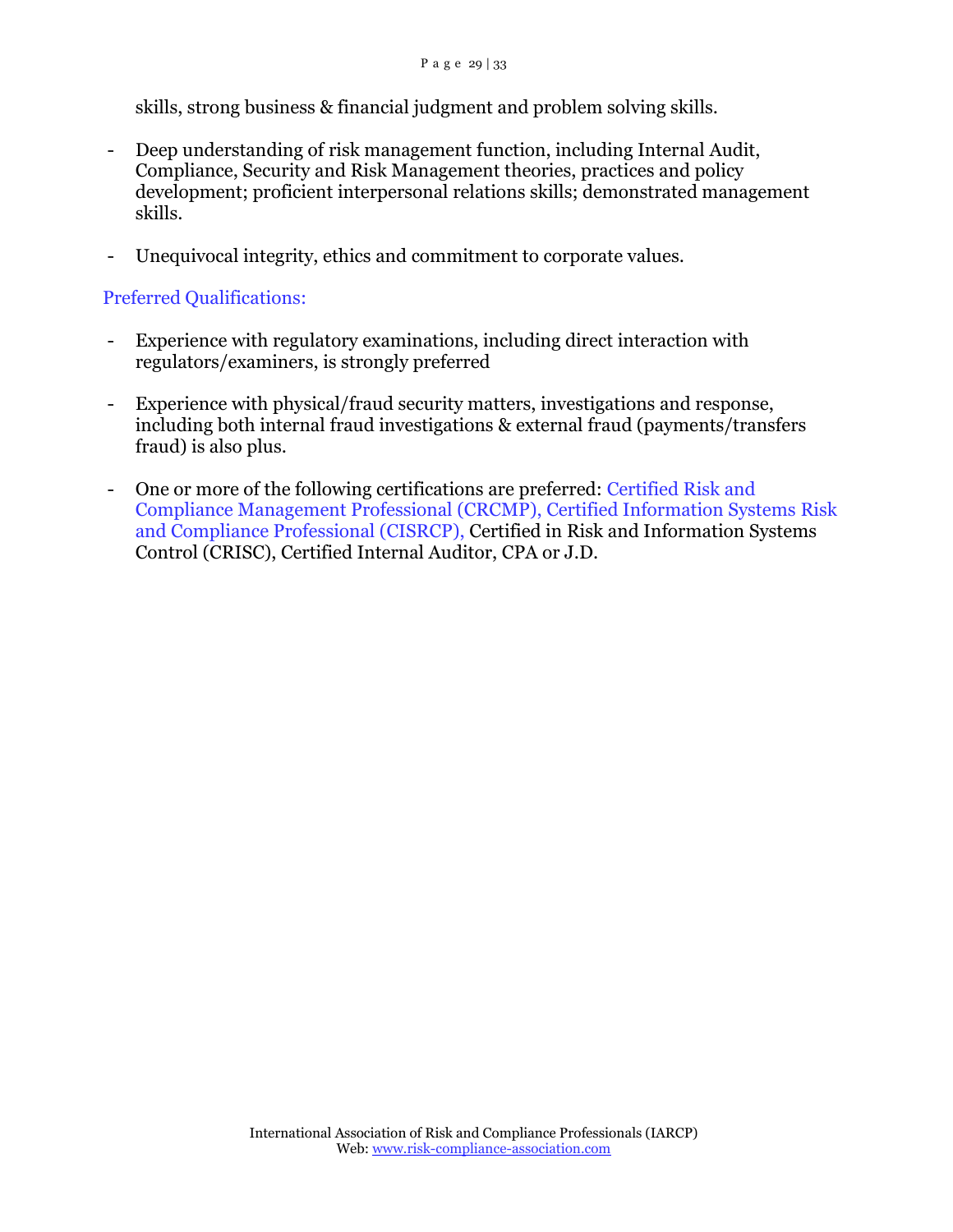*One more career, from the public sector*

Title: Senior Information Security Risk Analyst.

Organization: *Public Company Accounting Oversight Board (PCAOB).*

Location: Washington, D.C.

The PCAOB is a nonprofit corporation established by Congress to oversee the audits of public companies in order to protect the interests of investors and further the public interest in the preparation of informative, accurate and independent audit reports. The PCAOB also oversees the audits of broker-dealers, including compliance reports filed pursuant to federal securities laws, to promote investor protection.

## Job Description

The PCAOB has a full-time, regular position for a Senior Information Security Risk Analyst focusing on the areas of risk management and policy in the Office of Information Technology (OIT) at its Washington D.C. office.

You will manage and mitigate Information Security risk by identifying, evaluating, assessing, designing, monitoring, administering, reporting and implementing systems, policies and processes.

The Senior Information Security Risk Analyst provides Information Security risk insight and guides management on Information Security risk issues, and serves as advisor to peers, team members and the PCAOB staff. You will utilize your exceptional communication skills to provide leadership for your colleagues and the organization.

### Responsibilities

- Provides advice, guidance and assistance to executive management focusing on Information Security risk to guide the strategic direction of PCAOB development projects, departmental initiatives and other special projects.
- Determines requirements, recommends system security configurations, and risk mitigation effectiveness.
- Provides advice and influences Information Security risk management strategies and approaches and educates risk owners on best practices.
- Identifies, analyzes and initiates changes in the Information Security policies, guidelines and standards as well as provides governance advice to the PCAOB.
- Ensures that internally developed and commercially available business applications include adequate information and security controls.
- Designs and executes the Information Security risk and control identification,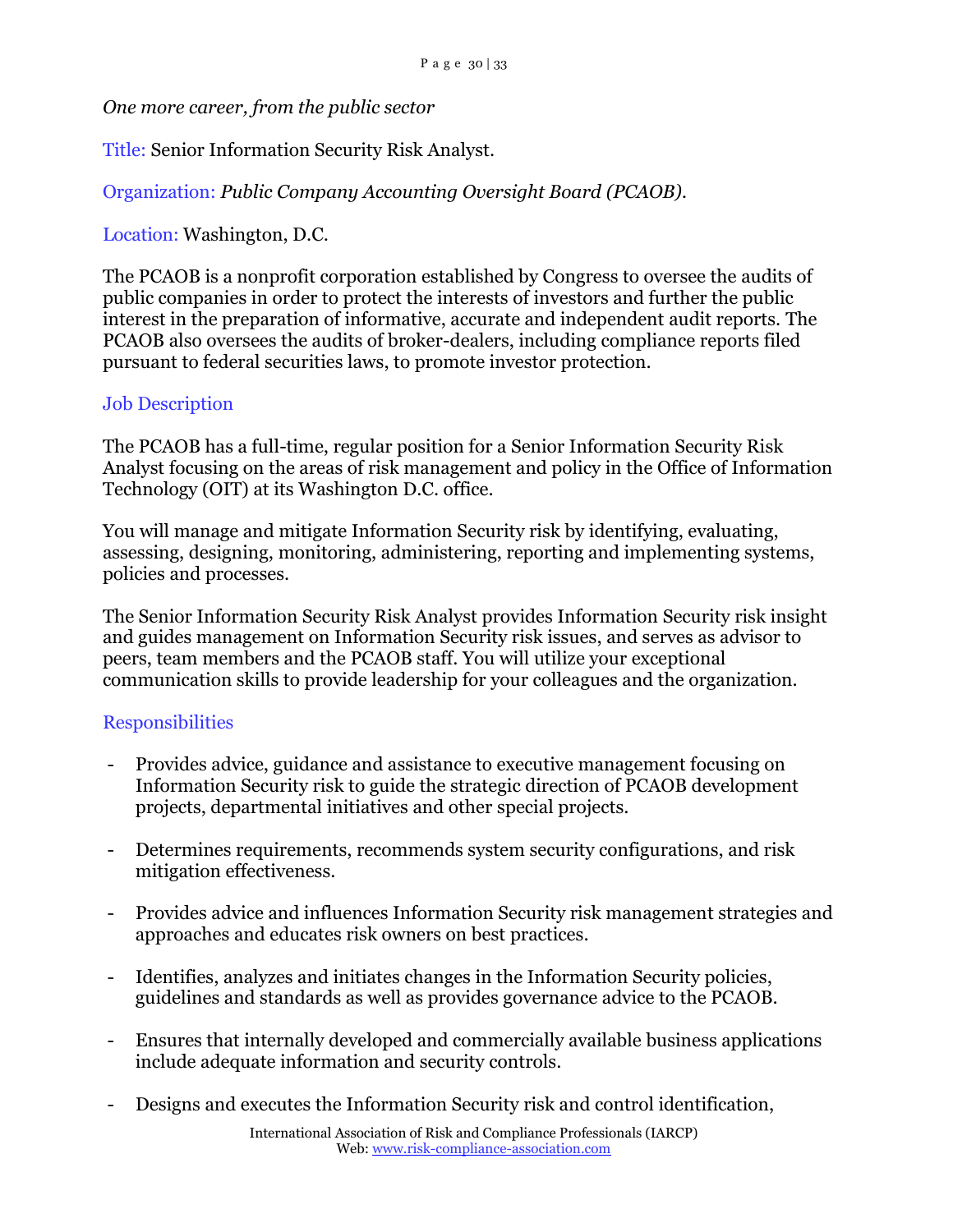evaluation, documentation, analysis and reporting processes including analytic tools.

- Conducts periodic audits of various applications and systems to ensure information security processes and procedures are effective.
- Assists with the investigation, documentation, and response to all suspected information security events.
- Ensures process owners identify, develop and test Information Security controls for risk mitigation effectiveness.
- Works closely with external IT auditors and internal teams on managing and supporting IT audits.
- Participates in designing, communicating, and maintaining IT security program policies and procedures.

Serves as a mentor to peers and team members for assigned area of responsibility. Guides team members in the development and delivery of their work.

- Other duties as assigned.

## **Oualifications**

- Bachelor's degree in MIS, Computer Engineering, Cyber Security, IT or related disciplines OR 4 years of additional work experience in IT, Information Security, Cyber Security preferred.
- 6+ years Information Security experience within Information Technology.
- 6+ years hands-on experience conducting risk assessment sessions with all levels of management and executive management.
- In-depth knowledge and experience in relevant industry data sources, standards, data analysis tools and techniques.
- Demonstrable expertise and knowledge of risk, control, budgets, process and loss costing.
- Strong knowledge of risk monetization and costing.
- An understanding of multiple, industry-standard Information Security frameworks.
- Strong knowledge in relevant industry data sources, standards, data analysis tools and techniques.
- Experience collaborating with and influencing multiple stakeholders to solve a complex problem.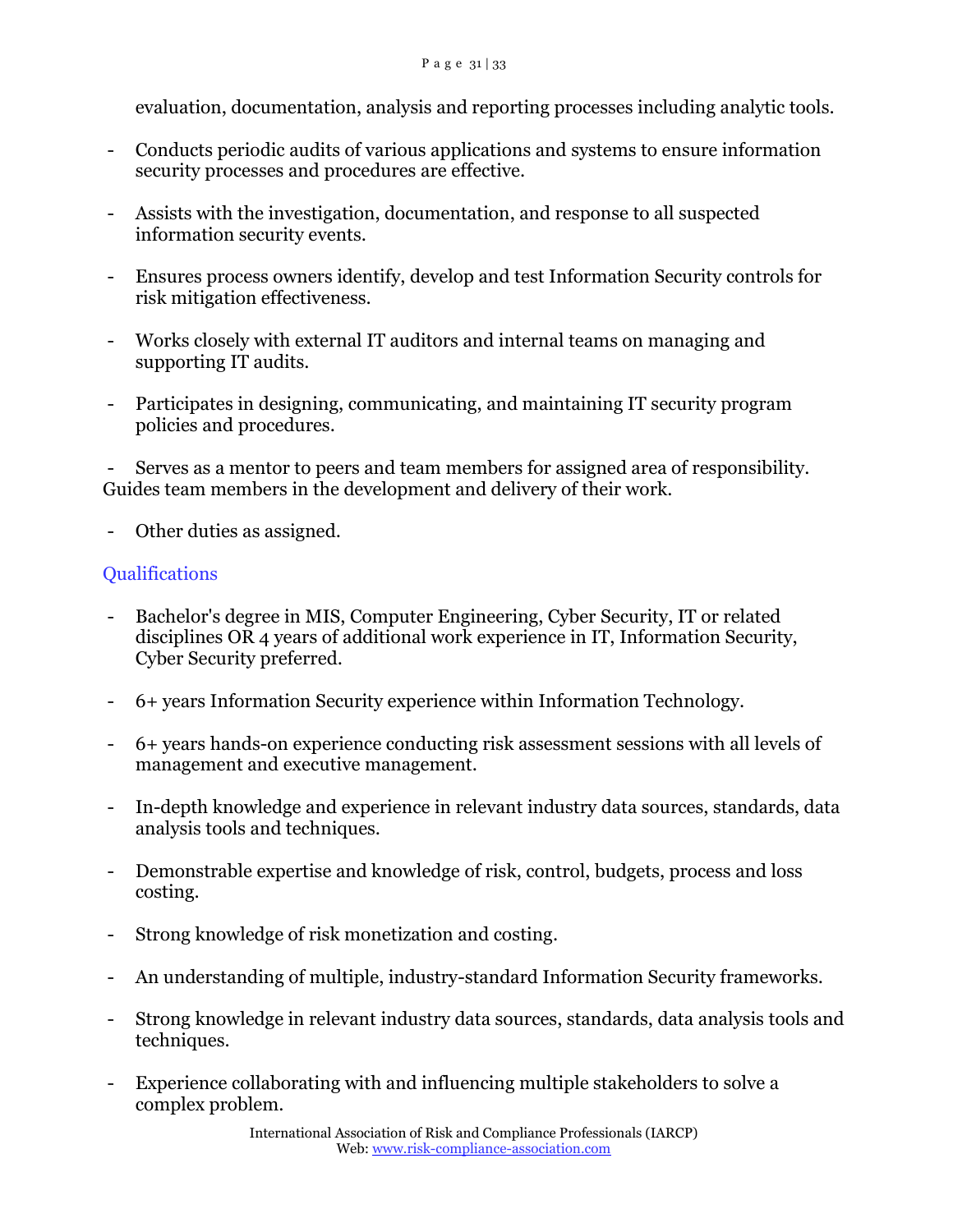- Excellent written, oral, presentation, facilitation, negotiation and communication skills.
- Professional designation in CISSP, CISA, CRISC, or CRCMP preferred.

### Our Values

The PCAOB encourages a spirit of cooperation and teamwork, and fosters an environment of professional growth where employees can exercise their leadership ability, creativity, technical competence, and public interest focus in helping the PCAOB fulfill itsmission.

## Equal Employment Opportunity

All PCAOB employees are entitled to equal opportunity and a professional work environment, free of discrimination and harassment. A workplace free of discrimination is fundamental to professional success and to the PCAOB's mission. The PCAOB will considerfor employment all qualified applicants with criminal histories in a manner consistent with applicable law.